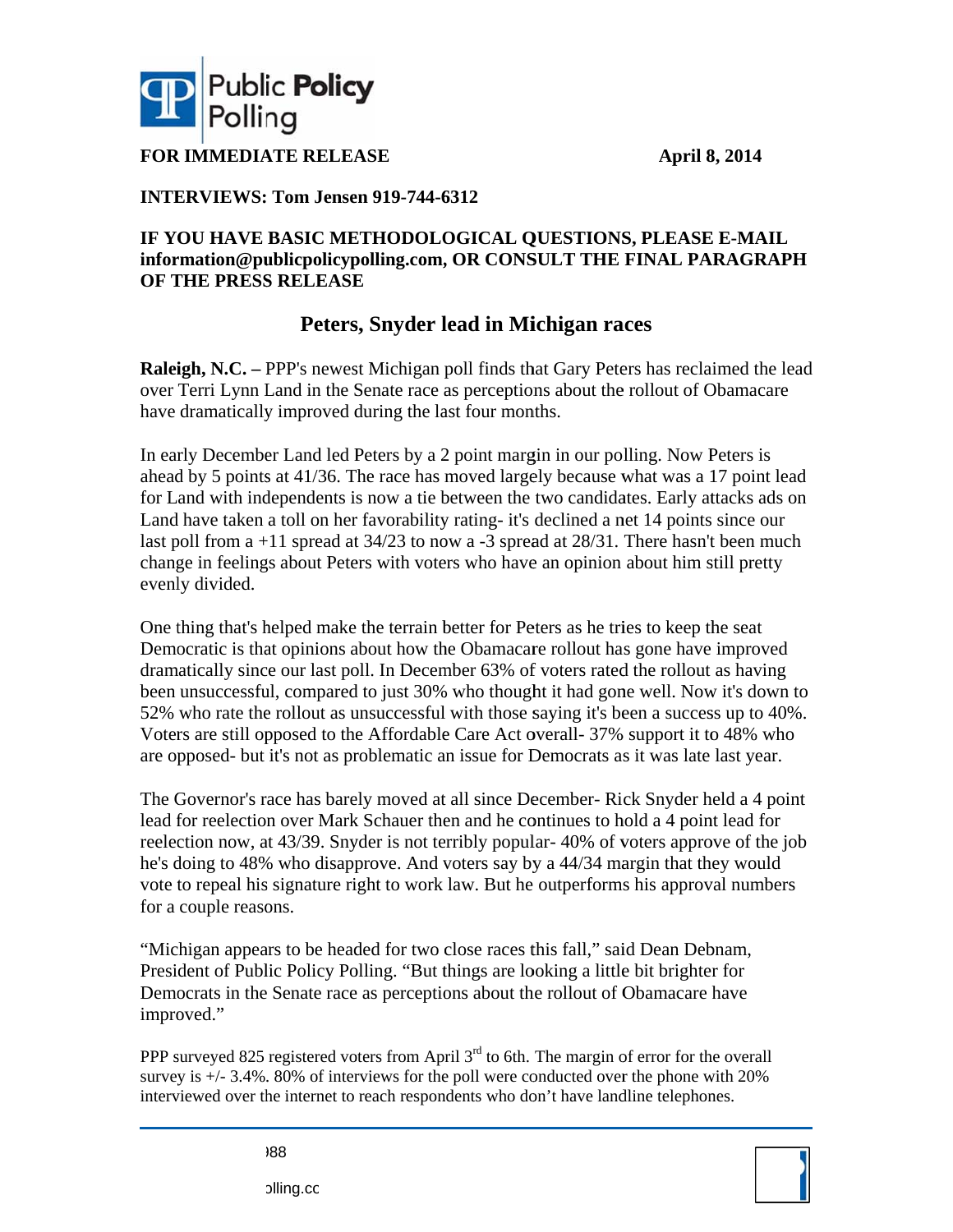

## **Michigan Survey Results**

| Q1 | Do you approve or disapprove of President<br>Barack Obama's job performance?                                                  |  |
|----|-------------------------------------------------------------------------------------------------------------------------------|--|
|    |                                                                                                                               |  |
|    |                                                                                                                               |  |
|    |                                                                                                                               |  |
| Q2 | Do you approve or disapprove of Governor<br>Rick Snyder's job performance?                                                    |  |
|    |                                                                                                                               |  |
|    |                                                                                                                               |  |
|    |                                                                                                                               |  |
| Q3 | Do you have a favorable or unfavorable opinion<br>of Mark Schauer?                                                            |  |
|    |                                                                                                                               |  |
|    |                                                                                                                               |  |
|    |                                                                                                                               |  |
| Q4 | If the candidates for Governor this fall were<br>Republican Rick Snyder and Democrat Mark<br>Schauer, who would you vote for? |  |
|    |                                                                                                                               |  |
|    |                                                                                                                               |  |
|    |                                                                                                                               |  |
| Q5 | Do you have a favorable or unfavorable opinion<br>of Terri Lynn Land?                                                         |  |
|    |                                                                                                                               |  |
|    |                                                                                                                               |  |
|    |                                                                                                                               |  |
| Q6 | Do you have a favorable or unfavorable opinion<br>of Gary Peters?                                                             |  |
|    |                                                                                                                               |  |
|    |                                                                                                                               |  |
|    |                                                                                                                               |  |

| Q7 | If the candidates for Senate this fall were<br>Republican Terri Lynn Land and Democrat<br>Gary Peters, who would you vote for?             |  |
|----|--------------------------------------------------------------------------------------------------------------------------------------------|--|
|    |                                                                                                                                            |  |
|    |                                                                                                                                            |  |
|    |                                                                                                                                            |  |
| Q8 | Do you have a favorable or unfavorable opinion<br>of Bill Schuette?                                                                        |  |
|    |                                                                                                                                            |  |
|    |                                                                                                                                            |  |
|    |                                                                                                                                            |  |
| Q9 | Do you have a favorable or unfavorable opinion<br>of Mark Totten?                                                                          |  |
|    |                                                                                                                                            |  |
|    |                                                                                                                                            |  |
|    |                                                                                                                                            |  |
|    | Q10 If the candidates for Attorney General this fall<br>were Republican Bill Schuette and Democrat<br>Mark Totten, who would you vote for? |  |
|    |                                                                                                                                            |  |
|    |                                                                                                                                            |  |
|    |                                                                                                                                            |  |
|    | Q11 Do you have a favorable or unfavorable opinion<br>of the Democrats in the Michigan legislature?                                        |  |
|    |                                                                                                                                            |  |
|    |                                                                                                                                            |  |
|    |                                                                                                                                            |  |
|    | Q12 Do you have a favorable or unfavorable opinion<br>of the Republicans in the Michigan legislature?                                      |  |
|    |                                                                                                                                            |  |
|    |                                                                                                                                            |  |
|    |                                                                                                                                            |  |

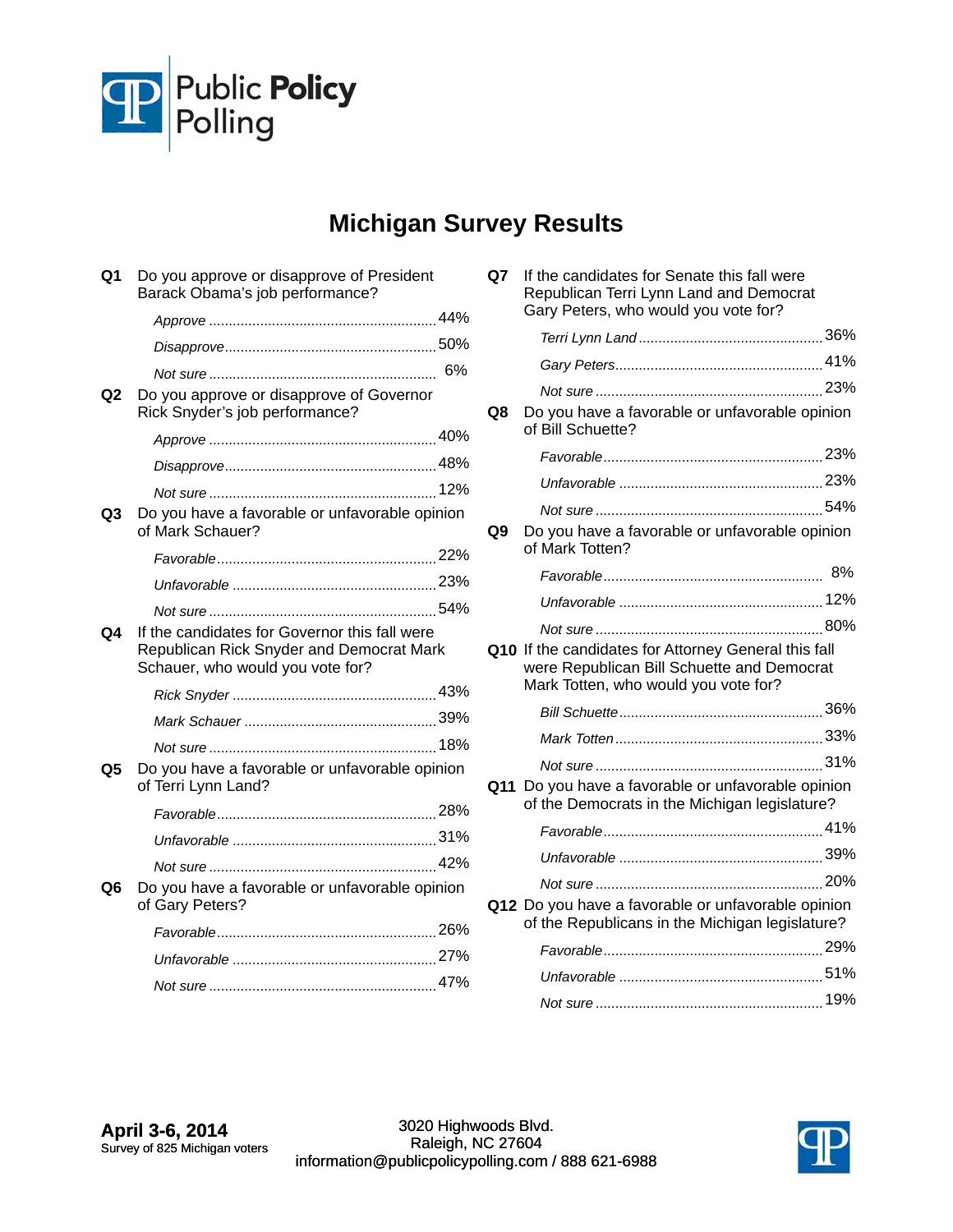

| Q13 Generally speaking, if there was an election for<br>the state legislature today, would you vote for<br>the Democratic or Republican candidate from<br>your district?                        |    |
|-------------------------------------------------------------------------------------------------------------------------------------------------------------------------------------------------|----|
|                                                                                                                                                                                                 |    |
|                                                                                                                                                                                                 |    |
|                                                                                                                                                                                                 |    |
| Q14 Would you support or oppose a ballot measure<br>to repeal the right-to-work law?                                                                                                            |    |
|                                                                                                                                                                                                 |    |
|                                                                                                                                                                                                 |    |
|                                                                                                                                                                                                 |    |
| Q15 Do you approve or disapprove of the Affordable<br>Care Act?                                                                                                                                 |    |
|                                                                                                                                                                                                 |    |
|                                                                                                                                                                                                 |    |
|                                                                                                                                                                                                 |    |
| Q16 Do you think the implementation of the<br>Affordable Care Act so far has been very<br>successful, somewhat successful, somewhat<br>unsuccessful, very unsuccessful, or are you<br>not sure? |    |
|                                                                                                                                                                                                 |    |
|                                                                                                                                                                                                 |    |
|                                                                                                                                                                                                 |    |
|                                                                                                                                                                                                 |    |
|                                                                                                                                                                                                 | 8% |
| Q17 In the last presidential election, did you vote for<br>Barack Obama or Mitt Romney?                                                                                                         |    |
|                                                                                                                                                                                                 |    |
|                                                                                                                                                                                                 |    |
| Someone else / Don't remember  8%                                                                                                                                                               |    |

| Q18 Would you describe yourself as very liberal, |
|--------------------------------------------------|
| somewhat liberal, moderate, somewhat             |
| conservative, or very conservative?              |
|                                                  |

| Q19 If you are a woman, press 1. If a man, press 2.                                                                                    |  |
|----------------------------------------------------------------------------------------------------------------------------------------|--|
|                                                                                                                                        |  |
|                                                                                                                                        |  |
| Q20 If you are a Democrat, press 1. If a Republican,<br>press 2. If you are an independent or identify<br>with another party, press 3. |  |
|                                                                                                                                        |  |
|                                                                                                                                        |  |
|                                                                                                                                        |  |
| Q21 If you are white, press 1. If African-American,<br>press 2. If other, press 3.                                                     |  |
|                                                                                                                                        |  |
|                                                                                                                                        |  |
|                                                                                                                                        |  |
| Q22 If you are 18 to 29 years old, press 1. If 30 to<br>45, press 2. If 46 to 65, press 3. If you are<br>older than 65, press 4.       |  |
|                                                                                                                                        |  |
|                                                                                                                                        |  |
|                                                                                                                                        |  |
|                                                                                                                                        |  |
| Q23 Mode                                                                                                                               |  |
|                                                                                                                                        |  |
|                                                                                                                                        |  |

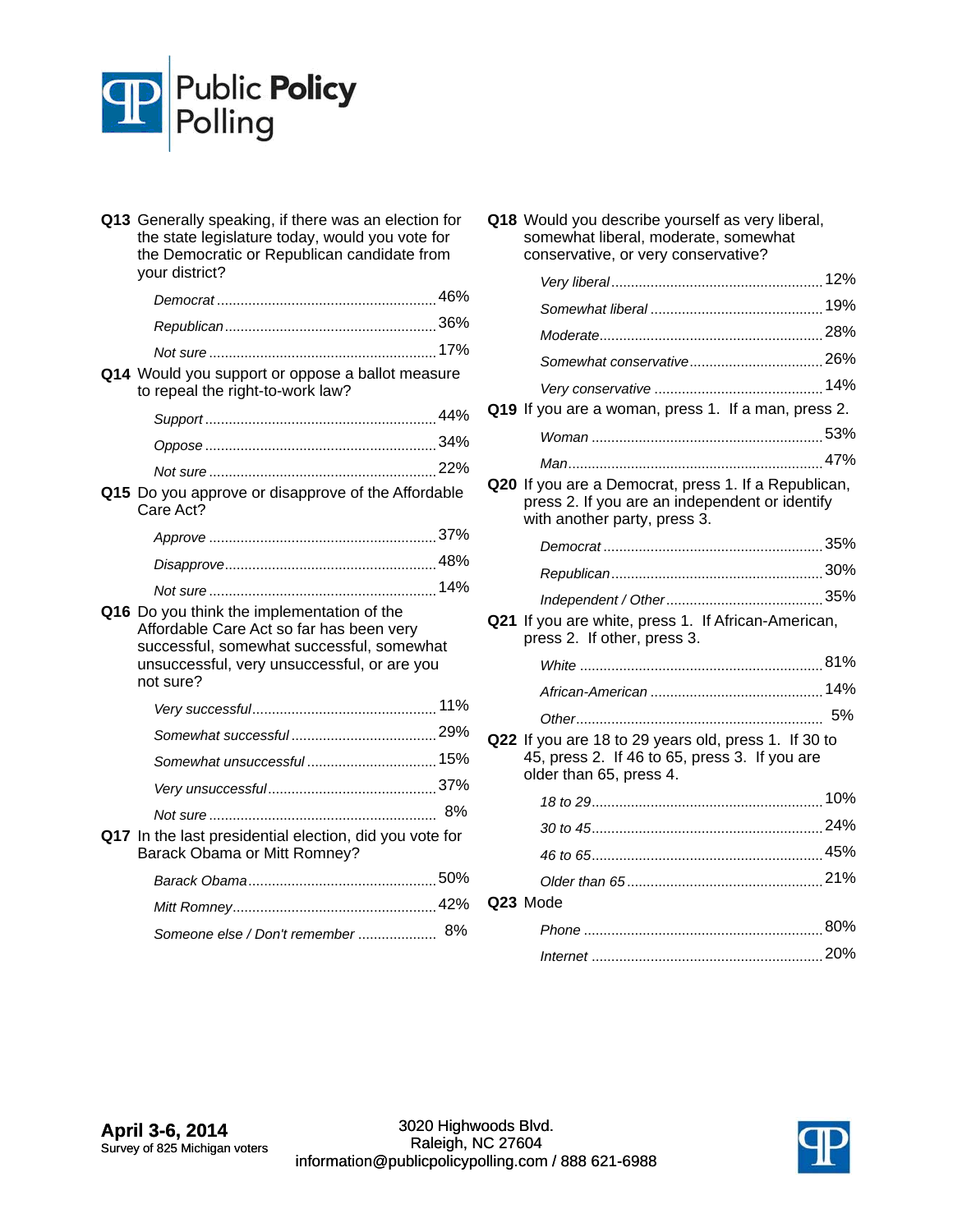

|                |             | <b>2012 Vote</b> |             |                                               |
|----------------|-------------|------------------|-------------|-----------------------------------------------|
|                | <b>Base</b> | Barack I         | <b>Mitt</b> | Someone else /<br>Obama Romney Don't remember |
| Obama Approval |             |                  |             |                                               |
| Approve 44%    |             | 82%              | 4%          | 15%                                           |
| Disapprove     | 50%         | 11%              | 92%         | 66%                                           |
| Not sure       | 6%          | 7%               | 3%          | 19%                                           |

|                   |      | <b>2012 Vote</b> |             |                                               |
|-------------------|------|------------------|-------------|-----------------------------------------------|
|                   | Base | Barack I         | <b>Mitt</b> | Someone else /<br>Obama Romney Don't remember |
| Snyder Approval   |      |                  |             |                                               |
| Approve 40%       |      | 19%              | 66%         | 31%                                           |
| <b>Disapprove</b> | 48%  | 70%              | 21%         | 48%                                           |
| Not sure 12%      |      | 11%              | 13%         | 21%                                           |

|                             |      |               | <b>2012 Vote</b> |                                               |  |
|-----------------------------|------|---------------|------------------|-----------------------------------------------|--|
|                             | Base | <b>Barack</b> | <b>Mitt</b>      | Someone else /<br>Obama Romney Don't remember |  |
| <b>Schauer Favorability</b> |      |               |                  |                                               |  |
| Favorable 22%               |      | 36%           | 7%               | 15%                                           |  |
| Unfavorable 23%             |      | 13%           | 37%              | 11%                                           |  |
| Not sure 54%                |      | 51%           | 55%              | 74%                                           |  |

|                  |      |               | <b>2012 Vote</b> |                                               |  |
|------------------|------|---------------|------------------|-----------------------------------------------|--|
|                  | Base | <b>Barack</b> | <b>Mitt</b>      | Someone else /<br>Obama Romney Don't remember |  |
| Snyder/Schauer   |      |               |                  |                                               |  |
| Rick Snyder 43%  |      | 17%           | 75%              | 29%                                           |  |
| Mark Schauer 39% |      | 64%           | 12%              | 30%                                           |  |
| Not sure         | 18%  | 19%           | 13%              | 41%                                           |  |

|                          |      |          | <b>2012 Vote</b> |                                                      |  |
|--------------------------|------|----------|------------------|------------------------------------------------------|--|
|                          | Base | Barack I |                  | Mitt   Someone else /<br>Obama Romney Don't remember |  |
| <b>Land Favorability</b> |      |          |                  |                                                      |  |
| Favorable   28%          |      | 15%      | 44%              | 19%                                                  |  |
| Unfavorable 31%          |      | 46%      | 14%              | 23%                                                  |  |
| Not sure                 | 42%  | 39%      | 42%              | 58%                                                  |  |

|                            |      |               | <b>2012 Vote</b> |                                               |  |
|----------------------------|------|---------------|------------------|-----------------------------------------------|--|
|                            | Base | <b>Barack</b> | <b>Mitt</b>      | Someone else /<br>Obama Romney Don't remember |  |
| <b>Peters Favorability</b> |      |               |                  |                                               |  |
| Favorable 26%              |      | 43%           | 8%               | 13%                                           |  |
| Unfavorable 27%            |      | 14%           | 44%              | 21%                                           |  |
| Not sure                   | 47%  | 43%           | 48%              | 67%                                           |  |

|                     |      |               | <b>2012 Vote</b> |                                               |  |
|---------------------|------|---------------|------------------|-----------------------------------------------|--|
|                     | Base | <b>Barack</b> | <b>Mitt</b>      | Someone else /<br>Obama Romney Don't remember |  |
| <b>Land/Peters</b>  |      |               |                  |                                               |  |
| Terri Lynn Land 36% |      | 8%            | 71%              | 24%                                           |  |
| Gary Peters 41%     |      | 72%           | 8%               | 23%                                           |  |
| Not sure 23%        |      | 20%           | 21%              | 53%                                           |  |

|                              |                              | <b>2012 Vote</b> |        |                                               |  |  |
|------------------------------|------------------------------|------------------|--------|-----------------------------------------------|--|--|
|                              | <b>Barack</b><br><b>Base</b> |                  | Mitt I | Someone else /<br>Obama Romney Don't remember |  |  |
| <b>Schuette Favorability</b> |                              |                  |        |                                               |  |  |
| Favorable 23%                |                              | 10%              | 39%    | 18%                                           |  |  |
| Unfavorable 23%              |                              | 33%              | 11%    | 17%                                           |  |  |
| Not sure 54%                 |                              | 57%              | 50%    | 65%                                           |  |  |

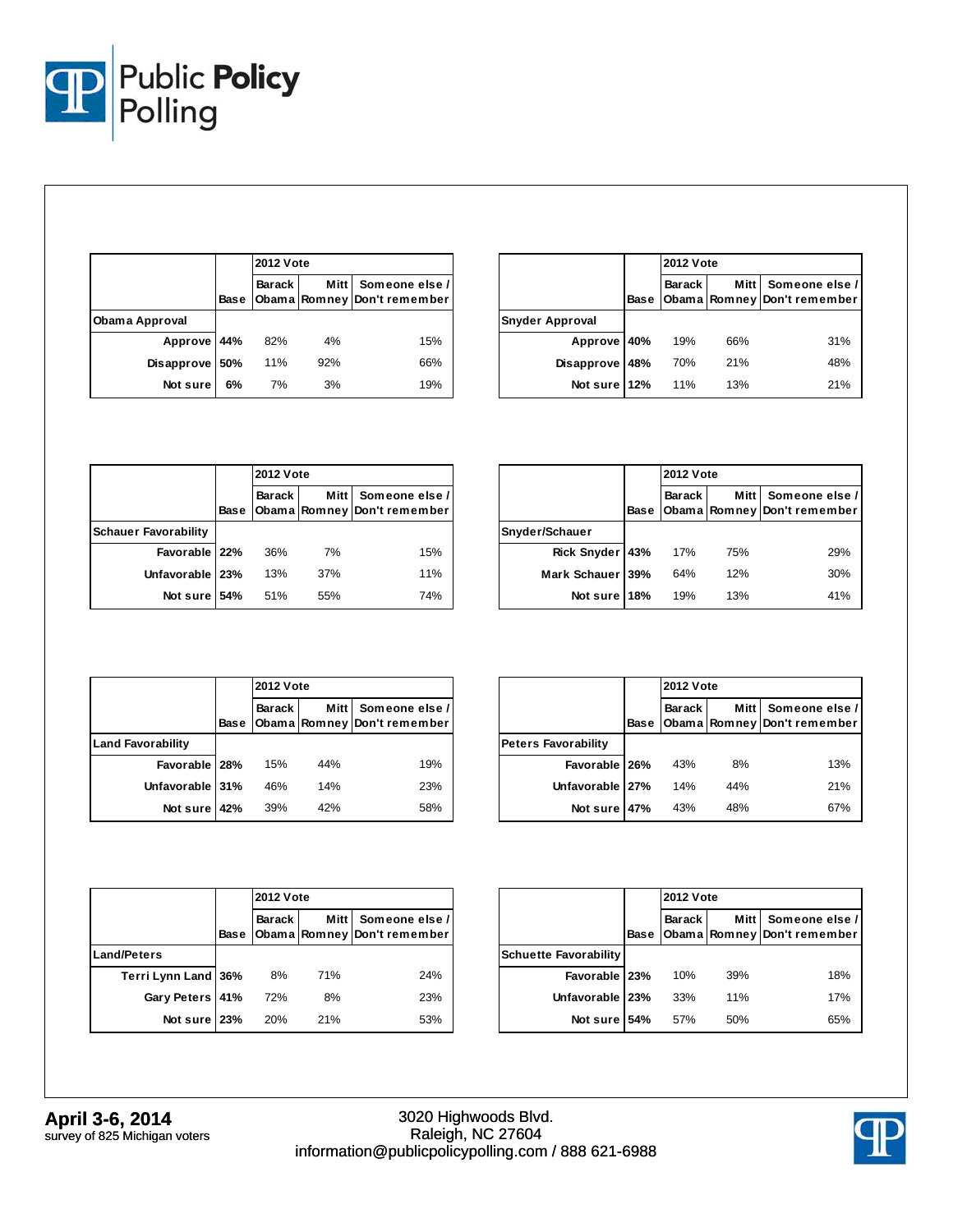

|                            |                       | <b>2012 Vote</b> |             |                                               |  |  |
|----------------------------|-----------------------|------------------|-------------|-----------------------------------------------|--|--|
|                            | <b>Barack</b><br>Base |                  | <b>Mitt</b> | Someone else /<br>Obama Romney Don't remember |  |  |
| <b>Totten Favorability</b> |                       |                  |             |                                               |  |  |
| Favorable                  | 8%                    | 12%              | 5%          |                                               |  |  |
| Unfavorable 12%            |                       | 8%               | 17%         | 15%                                           |  |  |
| Not sure 180%              |                       | 81%              | 78%         | 85%                                           |  |  |

|                           |      | <b>2012 Vote</b> |             |                                               |  |  |
|---------------------------|------|------------------|-------------|-----------------------------------------------|--|--|
|                           | Base | Barack I         | <b>Mitt</b> | Someone else /<br>Obama Romney Don't remember |  |  |
| Schuette/Totten           |      |                  |             |                                               |  |  |
| <b>Bill Schuette 136%</b> |      | 11%              | 68%         | 27%                                           |  |  |
| Mark Totten 33%           |      | 59%              | 5%          | 14%                                           |  |  |
| Not sure 31%              |      | 30%              | 27%         | 59%                                           |  |  |

|                          |      | <b>2012 Vote</b> |             |                                               |  |  |  |  |
|--------------------------|------|------------------|-------------|-----------------------------------------------|--|--|--|--|
|                          | Base | <b>Barack</b>    | <b>Mitt</b> | Someone else /<br>Obama Romney Don't remember |  |  |  |  |
| Leg Dems<br>Favorability |      |                  |             |                                               |  |  |  |  |
| Favorable 41%            |      | 72%              | 8%          | 22%                                           |  |  |  |  |
| Unfavorable 39%          |      | 11%              | 72%         | 43%                                           |  |  |  |  |
| Not sure                 | 20%  | 18%              | 20%         | 35%                                           |  |  |  |  |

|                      |      |               | <b>2012 Vote</b> |                                               |  |  |  |
|----------------------|------|---------------|------------------|-----------------------------------------------|--|--|--|
|                      | Base | <b>Barack</b> | Mitt I           | Someone else /<br>Obama Romney Don't remember |  |  |  |
| Leg GOP Favorability |      |               |                  |                                               |  |  |  |
| Favorable   29%      |      | 7%            | 57%              | 22%                                           |  |  |  |
| Unfavorable 51%      |      | 77%           | 21%              | 44%                                           |  |  |  |
| Not sure 19%         |      | 15%           | 22%              | 33%                                           |  |  |  |

|                     |      | <b>2012 Vote</b> |             |                                               |  |  |  |
|---------------------|------|------------------|-------------|-----------------------------------------------|--|--|--|
|                     | Base | <b>Barack</b>    | <b>Mitt</b> | Someone else /<br>Obama Romney Don't remember |  |  |  |
| Generic Leg. Ballot |      |                  |             |                                               |  |  |  |
| Democrat 46%        |      | 83%              | 7%          | 22%                                           |  |  |  |
| Republican 36%      |      | 6%               | 75%         | 22%                                           |  |  |  |
| Not sure 17%        |      | 11%              | 18%         | 56%                                           |  |  |  |

|                                                                 |      | <b>2012 Vote</b> |             |                                               |  |  |
|-----------------------------------------------------------------|------|------------------|-------------|-----------------------------------------------|--|--|
|                                                                 | Base | Barack           | <b>Mitt</b> | Someone else /<br>Obama Romney Don't remember |  |  |
| Support/Oppose<br><b>Repealing Right-to-</b><br><b>Work Law</b> |      |                  |             |                                               |  |  |
| Support                                                         | 44%  | 65%              | 19%         | 48%                                           |  |  |
| Oppose                                                          | 34%  | 13%              | 59%         | 28%                                           |  |  |
| Not sure                                                        | 22%  | 22%              | 22%         | 25%                                           |  |  |

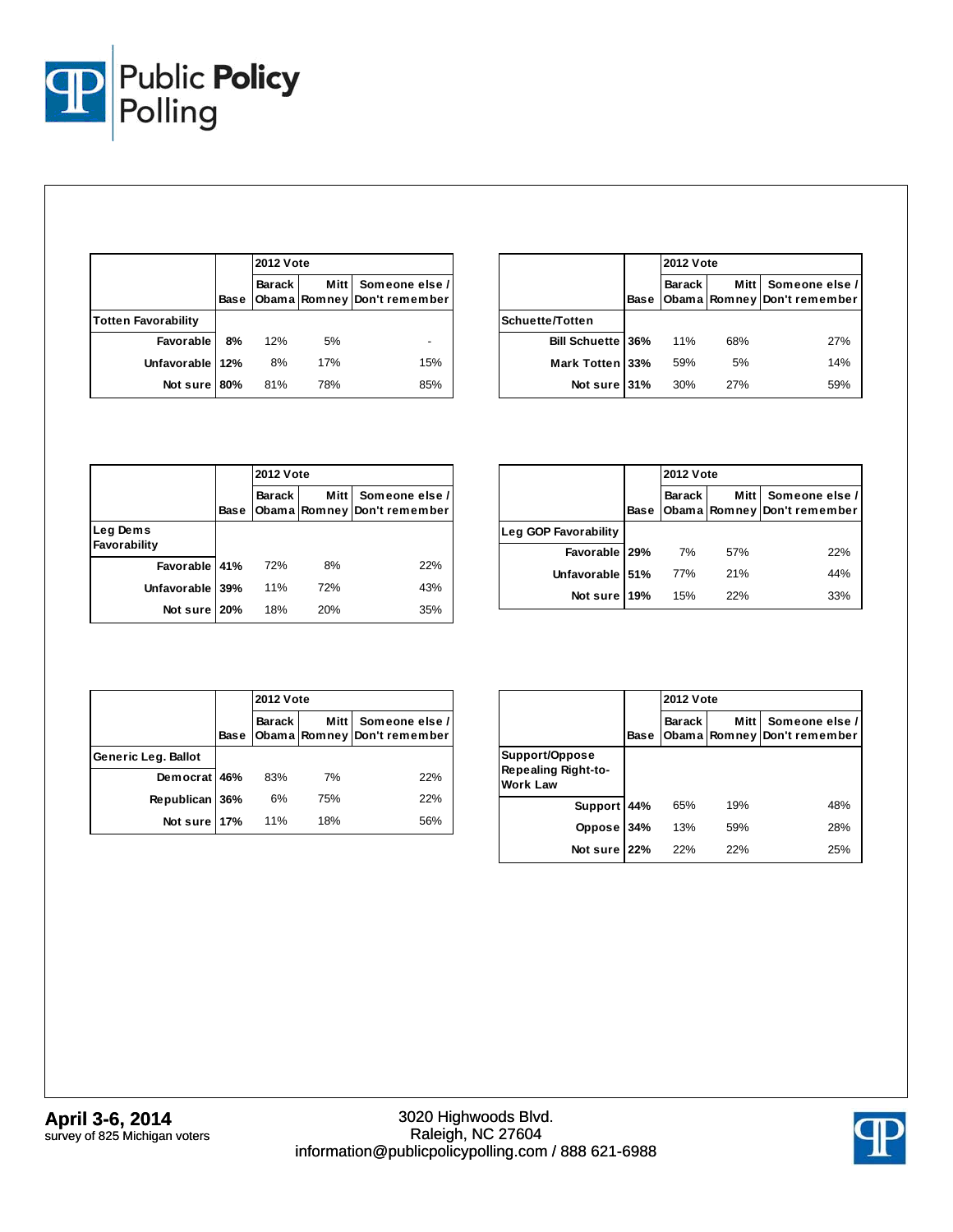

|                     |      | <b>2012 Vote</b> |             |                                               |  |  |
|---------------------|------|------------------|-------------|-----------------------------------------------|--|--|
|                     | Base | Barack I         | <b>Mitt</b> | Someone else /<br>Obama Romney Don't remember |  |  |
| <b>ACA Approval</b> |      |                  |             |                                               |  |  |
| Approve 37%         |      | 70%              | 3%          | 17%                                           |  |  |
| Disapprove          | 48%  | 14%              | 87%         | 61%                                           |  |  |
| Not sure 14%        |      | 16%              | 10%         | 21%                                           |  |  |

|                                             |      | <b>2012 Vote</b> |             |                                               |  |  |  |
|---------------------------------------------|------|------------------|-------------|-----------------------------------------------|--|--|--|
|                                             | Base | <b>Barack</b>    | <b>Mitt</b> | Someone else /<br>Obama Romney Don't remember |  |  |  |
| <b>ACA Implementation</b><br><b>Success</b> |      |                  |             |                                               |  |  |  |
| Very successful 11%                         |      | 20%              | 1%          | 3%                                            |  |  |  |
| Somewhat 29%<br>successful                  |      | 51%              | 5%          | 17%                                           |  |  |  |
| Somewhat<br>unsuccessful                    | 15%  | 16%              | 15%         | 15%                                           |  |  |  |
| Very unsuccessful 37%                       |      | 6%               | 72%         | 53%                                           |  |  |  |
| Not sure                                    | 8%   | 8%               | 7%          | 12%                                           |  |  |  |

|                |      | Ideology |               |     |                                                        |      |  |  |
|----------------|------|----------|---------------|-----|--------------------------------------------------------|------|--|--|
|                | Base | liberal  | Very Somewhat |     | Somewhat<br>liberal Moderate conservative conservative | Very |  |  |
| Obama Approval |      |          |               |     |                                                        |      |  |  |
| Approve 44%    |      | 79%      | 74%           | 46% | 21%                                                    | 11%  |  |  |
| Disapprove 50% |      | 16%      | 19%           | 45% | 73%                                                    | 89%  |  |  |
| Not sure       | 6%   | 5%       | 8%            | 9%  | 6%                                                     | 0%   |  |  |

|                        |      |         | Ideology      |     |                                                        |      |  |  |  |
|------------------------|------|---------|---------------|-----|--------------------------------------------------------|------|--|--|--|
|                        | Base | liberal | Very Somewhat |     | Somewhat<br>liberal Moderate conservative conservative | Very |  |  |  |
| <b>Snyder Approval</b> |      |         |               |     |                                                        |      |  |  |  |
| Approve 40%            |      | 19%     | 18%           | 35% | 56%                                                    | 69%  |  |  |  |
| Disapprove 48%         |      | 74%     | 70%           | 48% | 31%                                                    | 23%  |  |  |  |
| Not sure 12%           |      | 7%      | 12%           | 17% | 13%                                                    | 8%   |  |  |  |

|                             |      |         | Ideology      |     |                                                        |      |  |  |  |
|-----------------------------|------|---------|---------------|-----|--------------------------------------------------------|------|--|--|--|
|                             | Base | liberal | Very Somewhat |     | Somewhat<br>liberal Moderate conservative conservative | Very |  |  |  |
| <b>Schauer Favorability</b> |      |         |               |     |                                                        |      |  |  |  |
| Favorable 22%               |      | 50%     | 32%           | 24% | 9%                                                     | 5%   |  |  |  |
| Unfavorable 23%             |      | 14%     | 11%           | 18% | 36%                                                    | 37%  |  |  |  |
| Not sure 54%                |      | 36%     | 56%           | 58% | 55%                                                    | 58%  |  |  |  |

|                  |             | Ideology |               |     |                                                        |      |  |
|------------------|-------------|----------|---------------|-----|--------------------------------------------------------|------|--|
|                  | <b>Base</b> | liberal  | Very Somewhat |     | Somewhat<br>liberal Moderate conservative conservative | Very |  |
| Snyder/Schauer   |             |          |               |     |                                                        |      |  |
| Rick Snyder 43%  |             | 15%      | 17%           | 34% | 65%                                                    | 80%  |  |
| Mark Schauer 39% |             | 71%      | 58%           | 41% | 24%                                                    | 11%  |  |
| Not sure 18%     |             | 14%      | 25%           | 25% | 11%                                                    | 9%   |  |

|                          |      |         | Ideology      |     |                                                        |      |  |  |
|--------------------------|------|---------|---------------|-----|--------------------------------------------------------|------|--|--|
|                          | Base | liberal | Very Somewhat |     | Somewhat<br>liberal Moderate conservative conservative | Verv |  |  |
| <b>Land Favorability</b> |      |         |               |     |                                                        |      |  |  |
| Favorable 28%            |      | 20%     | 18%           | 22% | 34%                                                    | 47%  |  |  |
| Unfavorable 31%          |      | 51%     | 37%           | 36% | 22%                                                    | 8%   |  |  |
| Not sure 42%             |      | 29%     | 45%           | 42% | 44%                                                    | 45%  |  |  |

|                            |             | Ideology |               |     |                                                        |      |  |
|----------------------------|-------------|----------|---------------|-----|--------------------------------------------------------|------|--|
|                            | <b>Base</b> | liberall | Very Somewhat |     | Somewhat<br>liberal Moderate conservative conservative | Verv |  |
| <b>Peters Favorability</b> |             |          |               |     |                                                        |      |  |
| Favorable 26%              |             | 57%      | 32%           | 32% | 9%                                                     | 9%   |  |
| Unfavorable 27%            |             | 14%      | 13%           | 22% | 43%                                                    | 41%  |  |
| Not sure 47%               |             | 29%      | 54%           | 46% | 48%                                                    | 50%  |  |

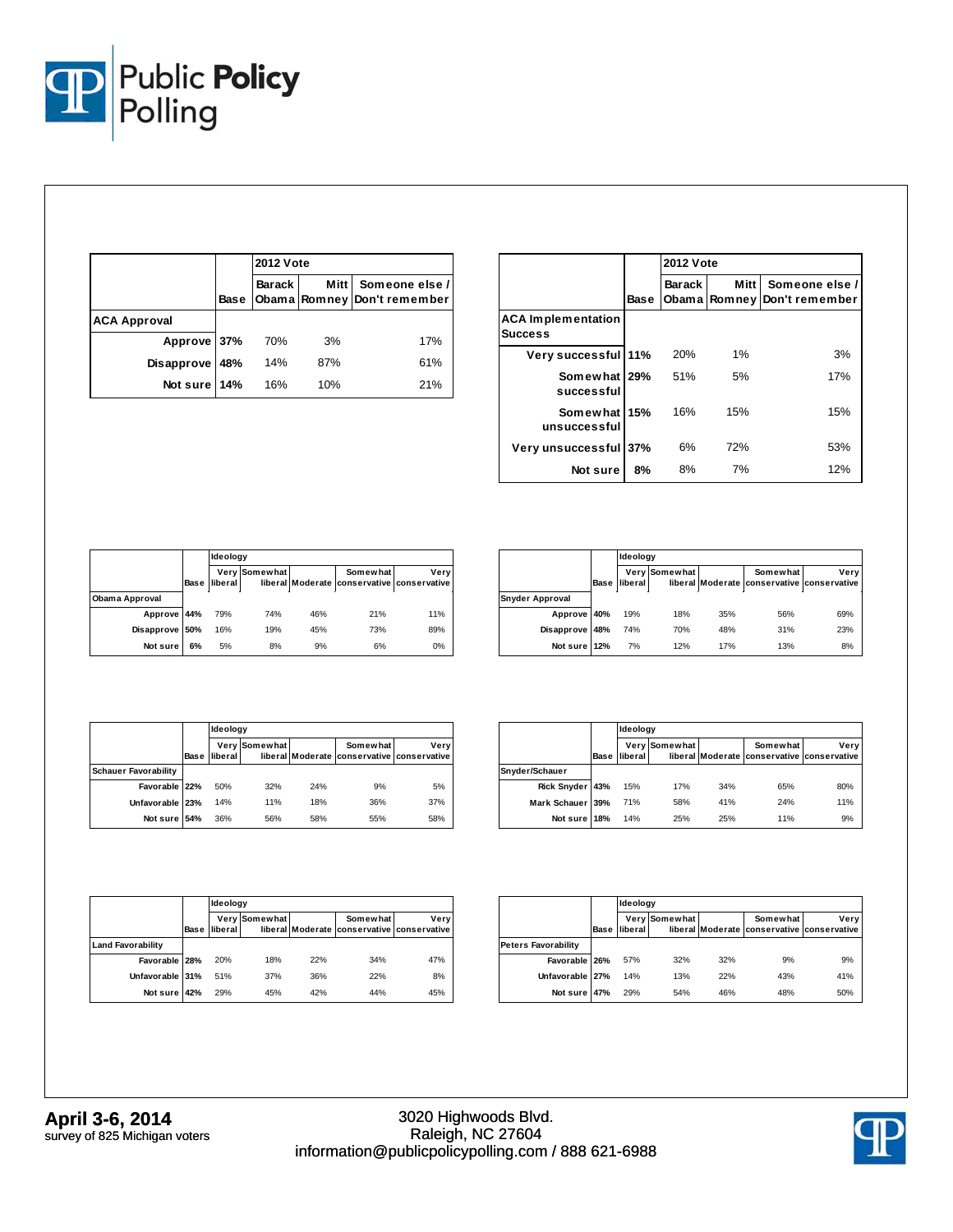

|                     |             |         | Ideoloav      |     |                                                        |      |  |  |
|---------------------|-------------|---------|---------------|-----|--------------------------------------------------------|------|--|--|
|                     | <b>Base</b> | liberal | Very Somewhat |     | Somewhat<br>liberal Moderate conservative conservative | Very |  |  |
| <b>Land/Peters</b>  |             |         |               |     |                                                        |      |  |  |
| Terri Lynn Land 36% |             | 9%      | 11%           | 23% | 63%                                                    | 70%  |  |  |
| Gary Peters 41%     |             | 83%     | 62%           | 47% | 15%                                                    | 12%  |  |  |
| Not sure 23%        |             | 8%      | 27%           | 30% | 22%                                                    | 18%  |  |  |

|                              |      | Ideology |               |                  |          |                                   |  |
|------------------------------|------|----------|---------------|------------------|----------|-----------------------------------|--|
|                              | Base | liberal  | Very Somewhat | liberal Moderate | Somewhat | Verv<br>conservative conservative |  |
| <b>Schuette Favorability</b> |      |          |               |                  |          |                                   |  |
| Favorable 23%                |      | 14%      | 10%           | 20%              | 30%      | 41%                               |  |
| Unfavorable   23%            |      | 33%      | 32%           | 26%              | 14%      | 11%                               |  |
| Not sure 54%                 |      | 53%      | 58%           | 54%              | 56%      | 49%                               |  |

|                            |             | Ideoloav |                      |     |                                                        |      |  |
|----------------------------|-------------|----------|----------------------|-----|--------------------------------------------------------|------|--|
|                            | <b>Base</b> | liberal  | <b>Very Somewhat</b> |     | Somewhat<br>liberal Moderate conservative conservative | Very |  |
| <b>Totten Favorability</b> |             |          |                      |     |                                                        |      |  |
| Favorable                  | 8%          | 18%      | 8%                   | 9%  | 5%                                                     | 3%   |  |
| Unfavorable 12%            |             | 15%      | 5%                   | 9%  | 14%                                                    | 21%  |  |
| Not sure 80%               |             | 67%      | 87%                  | 81% | 81%                                                    | 77%  |  |

|                          |             | Ideology |               |     |                                                        |      |  |
|--------------------------|-------------|----------|---------------|-----|--------------------------------------------------------|------|--|
|                          | <b>Base</b> | liberall | Very Somewhat |     | Somewhat<br>liberal Moderate conservative conservative | Verv |  |
| Schuette/Totten          |             |          |               |     |                                                        |      |  |
| <b>Bill Schuette 36%</b> |             | 16%      | 11%           | 24% | 57%                                                    | 76%  |  |
| Mark Totten 33%          |             | 67%      | 53%           | 33% | 13%                                                    | 10%  |  |
| Not sure 31%             |             | 18%      | 36%           | 42% | 31%                                                    | 14%  |  |

|                          |      | Ideology |               |     |                                                        |      |  |
|--------------------------|------|----------|---------------|-----|--------------------------------------------------------|------|--|
|                          | Base | liberal  | Very Somewhat |     | Somewhat<br>liberal Moderate conservative conservative | Very |  |
| Leg Dems<br>Favorability |      |          |               |     |                                                        |      |  |
| Favorable 41%            |      | 81%      | 61%           | 47% | 19%                                                    | 7%   |  |
| Unfavorable 39%          |      | 12%      | 13%           | 31% | 57%                                                    | 82%  |  |
| Not sure                 | 20%  | 7%       | 26%           | 22% | 24%                                                    | 10%  |  |

|                      |             | Ideology       |               |     |                                                        |      |  |
|----------------------|-------------|----------------|---------------|-----|--------------------------------------------------------|------|--|
|                      | <b>Base</b> | <b>liberal</b> | Very Somewhat |     | Somewhat<br>liberal Moderate conservative conservative | Verv |  |
| Leg GOP Favorability |             |                |               |     |                                                        |      |  |
| Favorable 29%        |             | 13%            | 5%            | 22% | 48%                                                    | 59%  |  |
| Unfavorable 51%      |             | 81%            | 79%           | 55% | 29%                                                    | 21%  |  |
| Not sure             | 19%         | 6%             | 17%           | 24% | 23%                                                    | 20%  |  |

|                     |             | Ideology |               |     |                                                        |      |  |
|---------------------|-------------|----------|---------------|-----|--------------------------------------------------------|------|--|
|                     | <b>Base</b> | liberal  | Very Somewhat |     | Somewhat<br>liberal Moderate conservative conservative | Very |  |
| Generic Leg. Ballot |             |          |               |     |                                                        |      |  |
| Dem ocrat 46%       |             | 87%      | 78%           | 46% | 25%                                                    | 10%  |  |
| Republican 36%      |             | 7%       | 9%            | 26% | 59%                                                    | 77%  |  |
| Not sure            | 17%         | 6%       | 12%           | 28% | 17%                                                    | 14%  |  |

|                                                          |             | Ideology |                      |     |                                                        |      |  |
|----------------------------------------------------------|-------------|----------|----------------------|-----|--------------------------------------------------------|------|--|
|                                                          | <b>Base</b> | liberal  | <b>Very Somewhat</b> |     | Somewhat<br>liberal Moderate conservative conservative | Very |  |
| Support/Oppose<br>Repealing Right-to-<br><b>Work Law</b> |             |          |                      |     |                                                        |      |  |
| Support 44%                                              |             | 74%      | 65%                  | 51% | 26%                                                    | 11%  |  |
| Oppose 34%                                               |             | 8%       | 14%                  | 24% | 52%                                                    | 67%  |  |
| Not sure                                                 | 22%         | 18%      | 21%                  | 25% | 22%                                                    | 22%  |  |

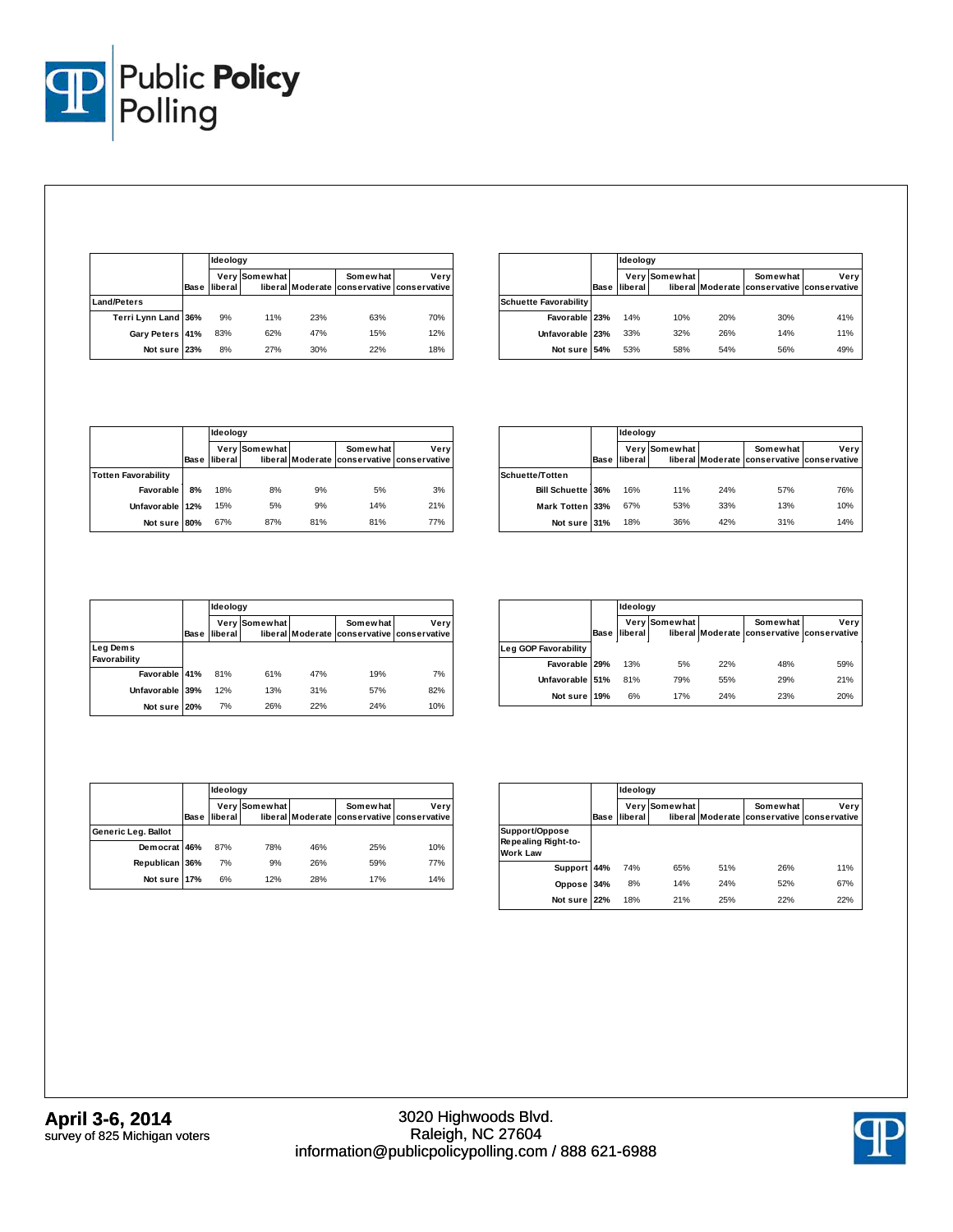

|                     |             | Ideology        |               |     |          |                                                    |  |
|---------------------|-------------|-----------------|---------------|-----|----------|----------------------------------------------------|--|
|                     | <b>Base</b> | <b>Iliberal</b> | Very Somewhat |     | Somewhat | Very<br>liberal Moderate conservative conservative |  |
| <b>ACA Approval</b> |             |                 |               |     |          |                                                    |  |
| Approve 37%         |             | 72%             | 68%           | 40% | 14%      | 3%                                                 |  |
| Disapprove 48%      |             | 18%             | 18%           | 41% | 74%      | 83%                                                |  |
| Not sure 14%        |             | 11%             | 14%           | 18% | 12%      | 14%                                                |  |

|                                             |             |         | Ideology             |     |                                                        |      |  |  |  |
|---------------------------------------------|-------------|---------|----------------------|-----|--------------------------------------------------------|------|--|--|--|
|                                             | <b>Base</b> | liberal | <b>Very Somewhat</b> |     | Somewhat<br>liberal Moderate conservative conservative | Very |  |  |  |
| <b>ACA Implementation</b><br><b>Success</b> |             |         |                      |     |                                                        |      |  |  |  |
| Very successful 11%                         |             | 33%     | 13%                  | 9%  | 5%                                                     | 1%   |  |  |  |
| Somewhat 29%<br>successful                  |             | 43%     | 57%                  | 32% | 8%                                                     | 7%   |  |  |  |
| Somewhat 15%<br>unsuccessful                |             | 10%     | 11%                  | 19% | 21%                                                    | 9%   |  |  |  |
| Very unsuccessful 37%                       |             | 3%      | 11%                  | 30% | 60%                                                    | 76%  |  |  |  |
| Not sure                                    | 8%          | 10%     | 8%                   | 9%  | 6%                                                     | 7%   |  |  |  |

|                |     | Gender     |     |
|----------------|-----|------------|-----|
|                |     | Base Woman | Man |
| Obama Approval |     |            |     |
| Approve 44%    |     | 47%        | 41% |
| Disapprove     | 50% | 46%        | 54% |
| Not sure       | 6%  | 7%         | 5%  |

|                        |             | Gender |     |  |
|------------------------|-------------|--------|-----|--|
|                        | <b>Base</b> | Woman  | Man |  |
| <b>Snyder Approval</b> |             |        |     |  |
| Approve 40%            |             | 37%    | 44% |  |
| Disapprove             | 48%         | 49%    | 46% |  |
| Not sure               | 12%         | 15%    | 10% |  |

|                             | Gender     |       |
|-----------------------------|------------|-------|
|                             | Base Woman | Man I |
| <b>Schauer Favorability</b> |            |       |
| Favorable 22%               | 22%        | 23%   |
| Unfavorable   23%           | 18%        | 30%   |
| Not sure 54%                | 60%        | 48%   |

|                 |     | Gender     |     |  |
|-----------------|-----|------------|-----|--|
|                 |     | Base Woman | Man |  |
| Snyder/Schauer  |     |            |     |  |
| Rick Snyder 43% |     | 39%        | 47% |  |
| Mark Schauer    | 39% | 42%        | 36% |  |
| Not sure        | 18% | 19%        | 17% |  |

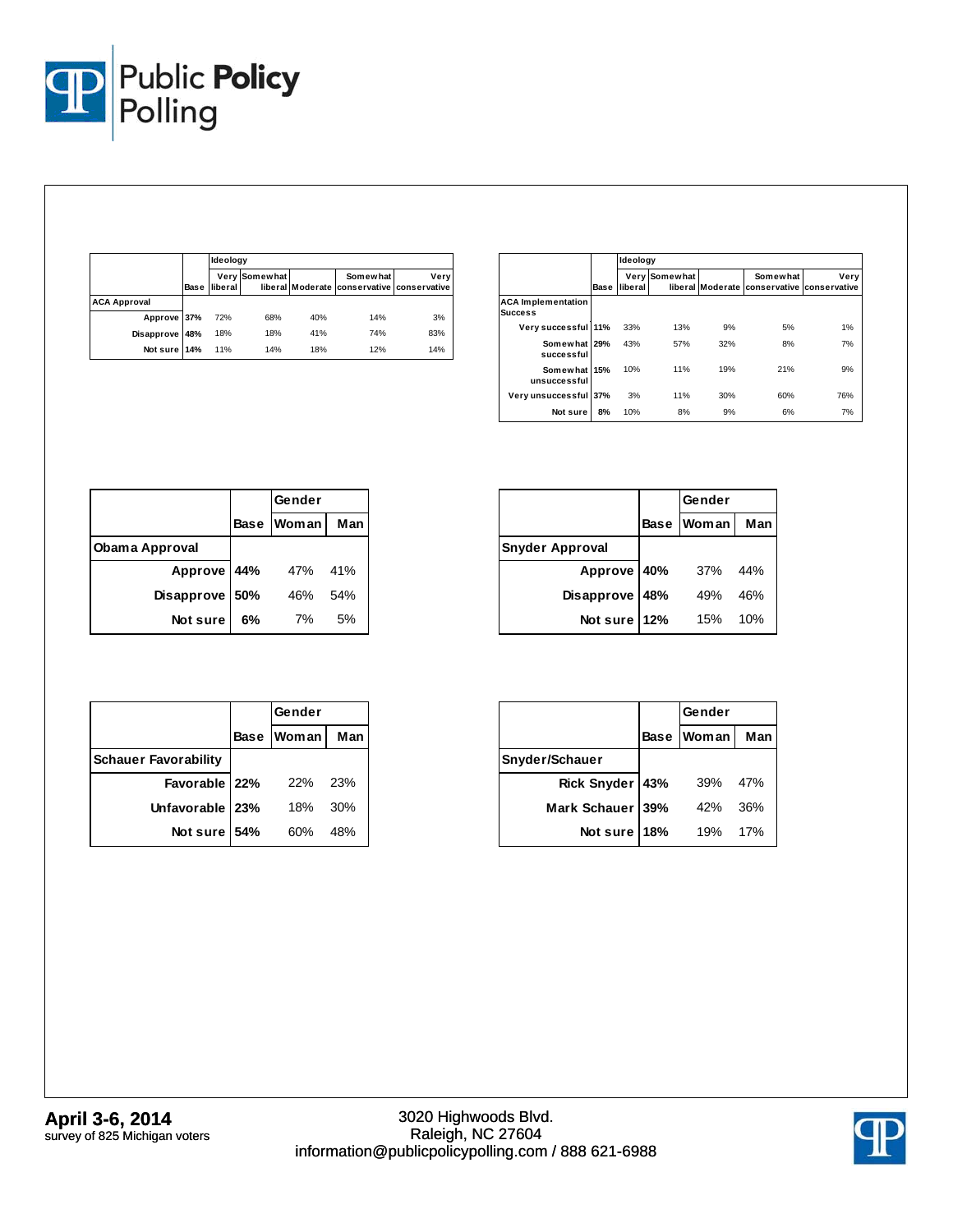

|                          |     | Gender     |     |
|--------------------------|-----|------------|-----|
|                          |     | Base Woman | Man |
| <b>Land Favorability</b> |     |            |     |
| Favorable 28%            |     | 25%        | 30% |
| Unfavorable 31%          |     | 27%        | 35% |
| Not sure                 | 42% | 48%        | 35% |

|                            | Gender     |       |
|----------------------------|------------|-------|
|                            | Base Woman | Man I |
| <b>Peters Favorability</b> |            |       |
| Favorable   26%            | 25%        | 26%   |
| Unfavorable   27%          | 21%        | 35%   |
| Not sure 47%               | 54%        | 39%   |

|                     | Gender     |     |
|---------------------|------------|-----|
|                     | Base Woman | Man |
| <b>Land/Peters</b>  |            |     |
| Terri Lynn Land 36% | 32%        | 40% |
| Gary Peters 41%     | 42%        | 40% |
| Not sure 23%        | 26%        | 20% |

|                              | Gender       |       |
|------------------------------|--------------|-------|
|                              | Base   Woman | Man   |
| <b>Schuette Favorability</b> |              |       |
| Favorable   23%              | 19%          | - 28% |
| Unfavorable   23%            | 17%          | - 29% |
| Not sure 54%                 | 64%          | 43%   |

|                            |             | Gender       |     |
|----------------------------|-------------|--------------|-----|
|                            | <b>Base</b> | <b>Woman</b> | Man |
| <b>Totten Favorability</b> |             |              |     |
| <b>Favorable</b>           | 8%          | 4%           | 12% |
| Unfavorable                | 12%         | 10%          | 14% |
| Not sure                   | 180%        | 86%          | 73% |

|                          | Gender       |     |
|--------------------------|--------------|-----|
|                          | Base   Woman | Man |
| <b>Schuette/Totten</b>   |              |     |
| <b>Bill Schuette 36%</b> | 31%          | 43% |
| Mark Totten 33%          | 35%          | 29% |
| Not sure 31%             | 33%          | 28% |

|                          |             | Gender |     |  |
|--------------------------|-------------|--------|-----|--|
|                          | <b>Base</b> | Woman  | Man |  |
| Leg Dems<br>Favorability |             |        |     |  |
| Favorable 41%            |             | 45%    | 36% |  |
| Unfavorable 39%          |             | 34%    | 45% |  |
| Not sure 20%             |             | 21%    | 19% |  |

|                      | Gender            |     |
|----------------------|-------------------|-----|
|                      | <b>Base Woman</b> | Man |
| Leg GOP Favorability |                   |     |
| Favorable   29%      | 27%               | 33% |
| Unfavorable 51%      | 50%               | 53% |
| Not sure 19%         | <b>24%</b>        | 14% |

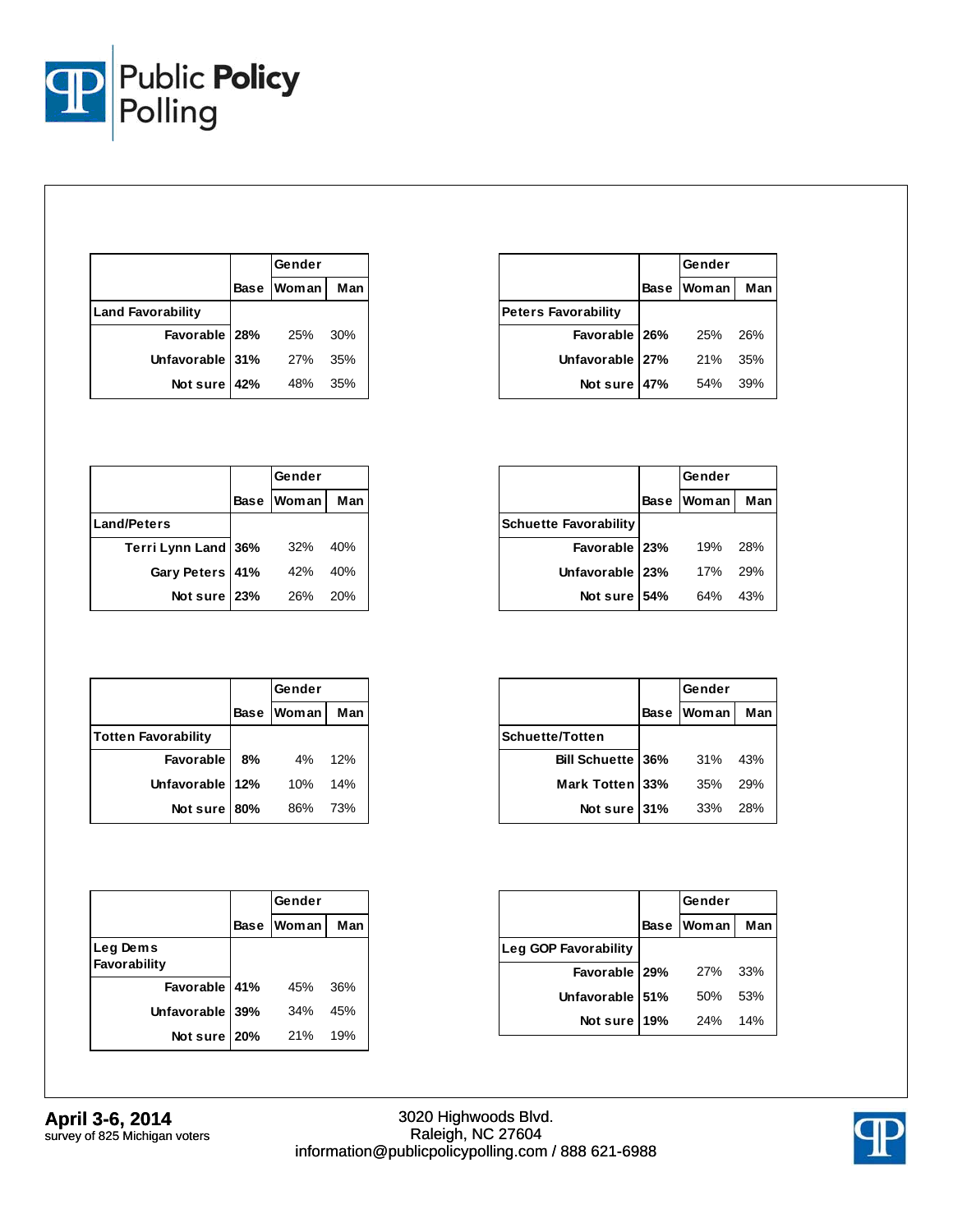

|                     | Gender     |     |
|---------------------|------------|-----|
|                     | Base Woman | Man |
| Generic Leg. Ballot |            |     |
| Democrat 46%        | 50%        | 42% |
| Republican 36%      | 33%        | 40% |
| Not sure 17%        | 17%        | 18% |

|                                                          | Gender     |     |
|----------------------------------------------------------|------------|-----|
|                                                          | Base Woman | Man |
| Support/Oppose<br><b>Repealing Right-to-</b><br>Work Law |            |     |
| Support 44%                                              | 45%        | 44% |
| Oppose 34%                                               | 25%        | 43% |
| Not sure 22%                                             | 30%        | 13% |

|                     | Gender      |       |      |
|---------------------|-------------|-------|------|
|                     | <b>Base</b> | Woman | Man  |
| <b>ACA Approval</b> |             |       |      |
| Approve 37%         |             | 38%   | -37% |
| <b>Disapprove</b>   | 48%         | 45%   | 52%  |
| Not sure            | 14%         | 17%   | 11%  |

|                                             |             | Gender |     |
|---------------------------------------------|-------------|--------|-----|
|                                             | <b>Base</b> | Woman  | Man |
| <b>ACA Implementation</b><br><b>Success</b> |             |        |     |
| Very successful 11%                         |             | 13%    | 8%  |
| Somewhat 29%<br>successful                  |             | 28%    | 30% |
| Somewhat 15%<br>unsuccessful                |             | 16%    | 15% |
| Very unsuccessful 37%                       |             | 33%    | 42% |
| Not sure                                    | 8%          | 10%    | 5%  |

|                |      | Party |                     |                        |  |
|----------------|------|-------|---------------------|------------------------|--|
|                | Base |       | Democrat Republican | Independent<br>/ Other |  |
| Obama Approval |      |       |                     |                        |  |
| Approve        | 44%  | 80%   | 10%                 | 38%                    |  |
| Disapprove     | 50%  | 16%   | 88%                 | 50%                    |  |
| Not sure       | 6%   | 4%    | 3%                  | 11%                    |  |

|                        |             | Party |                     |                        |
|------------------------|-------------|-------|---------------------|------------------------|
|                        | <b>Base</b> |       | Democrat Republican | Independent<br>/ Other |
| <b>Snyder Approval</b> |             |       |                     |                        |
| Approve                | 40%         | 15%   | 70%                 | 39%                    |
| Disapprove             | 48%         | 75%   | 20%                 | 45%                    |
| Not sure               | 12%         | 10%   | 11%                 | 16%                    |

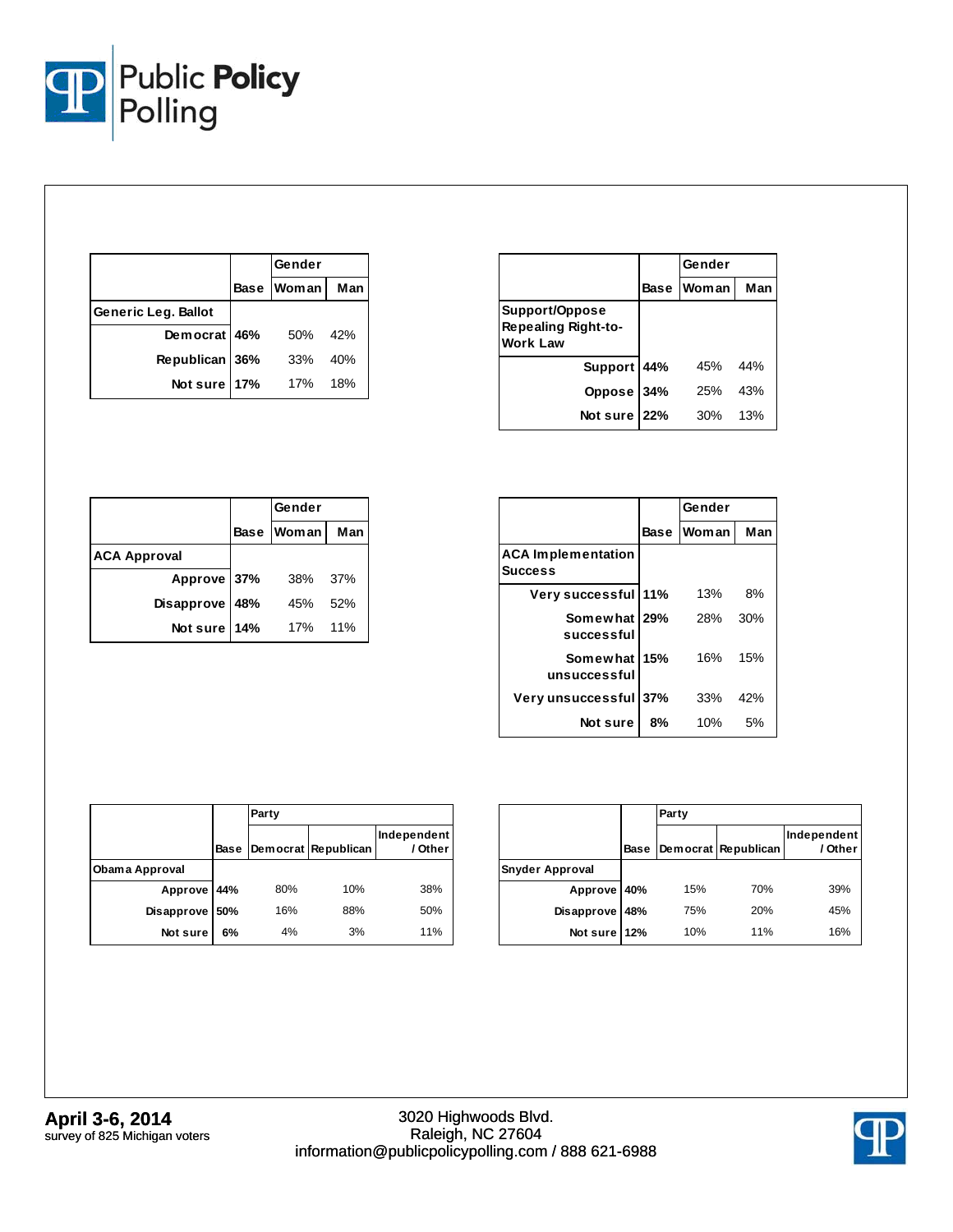

|                             |      | Party |                     |                        |
|-----------------------------|------|-------|---------------------|------------------------|
|                             | Base |       | Democrat Republican | Independent<br>/ Other |
| <b>Schauer Favorability</b> |      |       |                     |                        |
| Favorable 22%               |      | 37%   | 10%                 | 18%                    |
| Unfavorable   23%           |      | 15%   | 36%                 | 21%                    |
| Not sure                    | 54%  | 49%   | 54%                 | 60%                    |

|                    |      | Party |                     |                        |  |
|--------------------|------|-------|---------------------|------------------------|--|
|                    | Base |       | Democrat Republican | Independent<br>/ Other |  |
| Snyder/Schauer     |      |       |                     |                        |  |
| <b>Rick Snyder</b> | 43%  | 14%   | 77%                 | 42%                    |  |
| Mark Schauer 39%   |      | 70%   | 11%                 | 32%                    |  |
| Not sure           | 18%  | 16%   | 11%                 | 26%                    |  |

|                          |      | Party |                     |                        |  |
|--------------------------|------|-------|---------------------|------------------------|--|
|                          | Base |       | Democrat Republican | Independent<br>/ Other |  |
| <b>Land Favorability</b> |      |       |                     |                        |  |
| Favorable 28%            |      | 15%   | 42%                 | 27%                    |  |
| Unfavorable 31%          |      | 43%   | 16%                 | 31%                    |  |
| Not sure                 | 42%  | 42%   | 42%                 | 42%                    |  |

|                            |      | Party |                     |                        |
|----------------------------|------|-------|---------------------|------------------------|
|                            | Base |       | Democrat Republican | Independent<br>/ Other |
| <b>Peters Favorability</b> |      |       |                     |                        |
| Favorable 26%              |      | 41%   | 13%                 | 22%                    |
| Unfavorable                | 27%  | 14%   | 40%                 | 30%                    |
| Not sure                   | 47%  | 44%   | 47%                 | 49%                    |

|                     |             | Party |                     |                        |  |
|---------------------|-------------|-------|---------------------|------------------------|--|
|                     | <b>Base</b> |       | Democrat Republican | Independent<br>/ Other |  |
| <b>Land/Peters</b>  |             |       |                     |                        |  |
| Terri Lynn Land 36% |             | 9%    | 70%                 | 33%                    |  |
| Gary Peters 41%     |             | 75%   | 11%                 | 33%                    |  |
| Not sure 23%        |             | 16%   | 19%                 | 33%                    |  |

|                              |      | Party |                     |                        |  |  |  |
|------------------------------|------|-------|---------------------|------------------------|--|--|--|
|                              | Base |       | Democrat Republican | Independent<br>/ Other |  |  |  |
| <b>Schuette Favorability</b> |      |       |                     |                        |  |  |  |
| Favorable 23%                |      | 11%   | 39%                 | 20%                    |  |  |  |
| Unfavorable                  | 23%  | 29%   | 11%                 | 26%                    |  |  |  |
| Not sure                     | 54%  | 60%   | 50%                 | 53%                    |  |  |  |

|                            |      | Party |                     |                        |  |  |  |
|----------------------------|------|-------|---------------------|------------------------|--|--|--|
|                            | Base |       | Democrat Republican | Independent<br>/ Other |  |  |  |
| <b>Totten Favorability</b> |      |       |                     |                        |  |  |  |
| Favorable                  | 8%   | 13%   | 4%                  | 7%                     |  |  |  |
| Unfavorable                | 12%  | 9%    | 17%                 | 10%                    |  |  |  |
| Not sure                   | 80%  | 78%   | 79%                 | 83%                    |  |  |  |

|                          |      | Party |                     |                        |  |  |  |
|--------------------------|------|-------|---------------------|------------------------|--|--|--|
|                          | Base |       | Democrat Republican | Independent<br>/ Other |  |  |  |
| <b>Schuette/Totten</b>   |      |       |                     |                        |  |  |  |
| <b>Bill Schuette 36%</b> |      | 11%   | 71%                 | 32%                    |  |  |  |
| Mark Totten 33%          |      | 65%   | 6%                  | 23%                    |  |  |  |
| Not sure 31%             |      | 24%   | 23%                 | 44%                    |  |  |  |

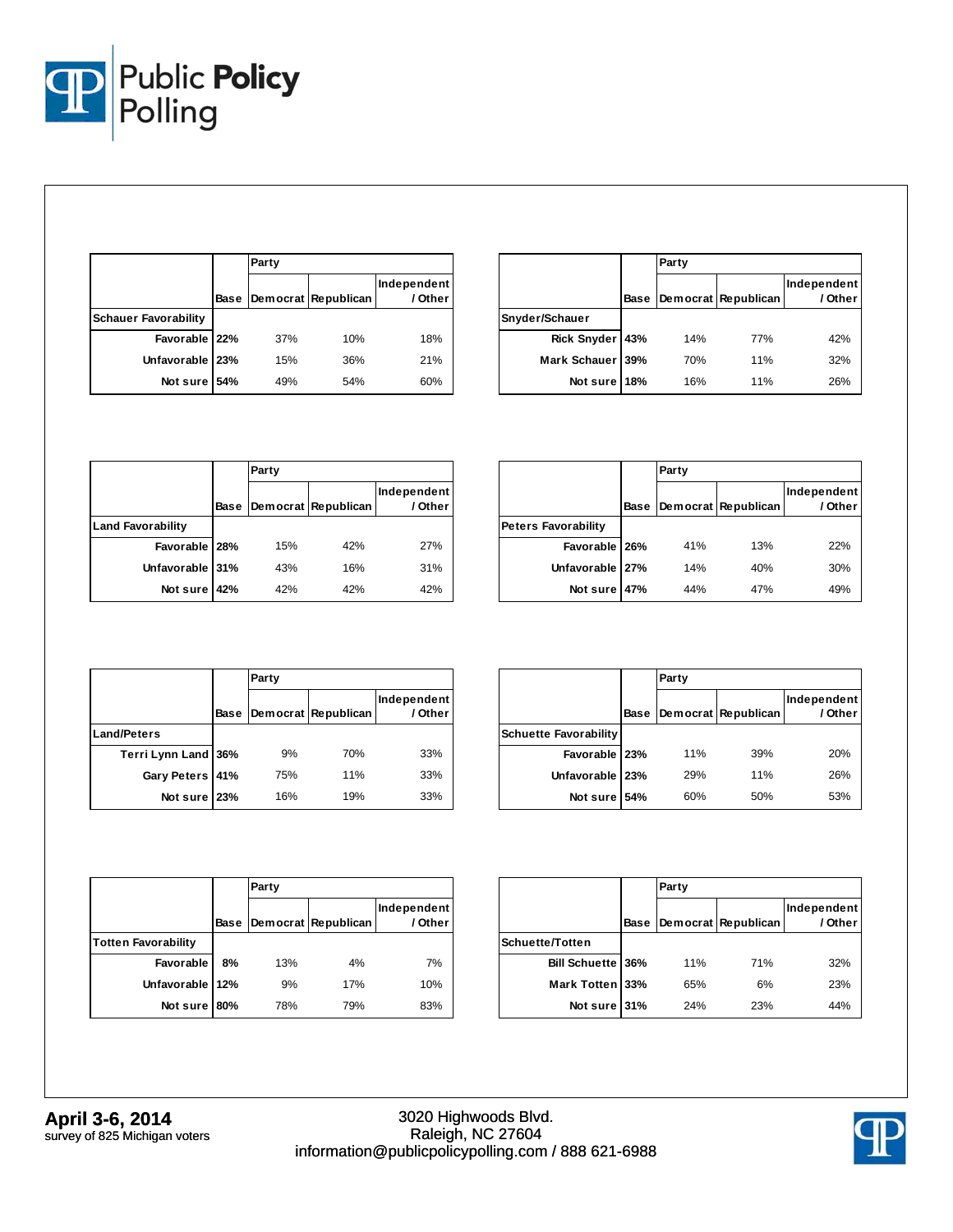

|                          |      | Party |                     |                        |  |  |  |  |
|--------------------------|------|-------|---------------------|------------------------|--|--|--|--|
|                          | Base |       | Democrat Republican | Independent<br>/ Other |  |  |  |  |
| Leg Dems<br>Favorability |      |       |                     |                        |  |  |  |  |
| Favorable 41%            |      | 78%   | 8%                  | 32%                    |  |  |  |  |
| Unfavorable              | 39%  | 8%    | 77%                 | 38%                    |  |  |  |  |
| Not sure                 | 20%  | 14%   | 15%                 | 31%                    |  |  |  |  |

|                      |      | Party |                     |                        |  |  |  |
|----------------------|------|-------|---------------------|------------------------|--|--|--|
|                      | Base |       | Democrat Republican | Independent<br>/ Other |  |  |  |
| Leg GOP Favorability |      |       |                     |                        |  |  |  |
| Favorable 29%        |      | 8%    | 65%                 | 20%                    |  |  |  |
| Unfavorable 51%      |      | 75%   | 18%                 | 56%                    |  |  |  |
| Not sure             | 19%  | 17%   | 18%                 | 23%                    |  |  |  |

|                     |      | Party |                     |                        |  |  |  |
|---------------------|------|-------|---------------------|------------------------|--|--|--|
|                     | Base |       | Democrat Republican | Independent<br>/ Other |  |  |  |
| Generic Leg. Ballot |      |       |                     |                        |  |  |  |
| Democrat 46%        |      | 91%   | 6%                  | 38%                    |  |  |  |
| <b>Republican</b>   | 36%  | 4%    | 84%                 | 27%                    |  |  |  |
| Not sure            | 17%  | 6%    | 10%                 | 36%                    |  |  |  |

|                                                          |      | Party |                     |                        |  |  |  |
|----------------------------------------------------------|------|-------|---------------------|------------------------|--|--|--|
|                                                          | Base |       | Democrat Republican | Independent<br>/ Other |  |  |  |
| Support/Oppose<br>Repealing Right-to-<br><b>Work Law</b> |      |       |                     |                        |  |  |  |
| <b>Support</b>                                           | 44%  | 63%   | 19%                 | 48%                    |  |  |  |
| Oppose                                                   | 34%  | 15%   | 58%                 | 31%                    |  |  |  |
| Not sure                                                 | 22%  | 23%   | 23%                 | 21%                    |  |  |  |

|                     |             | Party |                     |                        |
|---------------------|-------------|-------|---------------------|------------------------|
|                     | <b>Base</b> |       | Democrat Republican | Independent<br>/ Other |
| <b>ACA Approval</b> |             |       |                     |                        |
| Approve 37%         |             | 68%   | 7%                  | 33%                    |
| Disapprove          | 48%         | 14%   | 83%                 | 52%                    |
| Not sure 14%        |             | 18%   | 10%                 | 14%                    |

|                                             |      | Party |                     |                        |  |  |  |
|---------------------------------------------|------|-------|---------------------|------------------------|--|--|--|
|                                             | Base |       | Democrat Republican | Independent<br>/ Other |  |  |  |
| <b>ACA Implementation</b><br><b>Success</b> |      |       |                     |                        |  |  |  |
| Very successful 11%                         |      | 23%   | 2%                  | 6%                     |  |  |  |
| Somewhat 29%<br>successful                  |      | 45%   | 10%                 | 29%                    |  |  |  |
| Somewhat 15%<br>unsuccessful                |      | 16%   | 16%                 | 14%                    |  |  |  |
| Very unsuccessful 37%                       |      | 4%    | 67%                 | 46%                    |  |  |  |
| Not sure                                    | 8%   | 12%   | 6%                  | 6%                     |  |  |  |

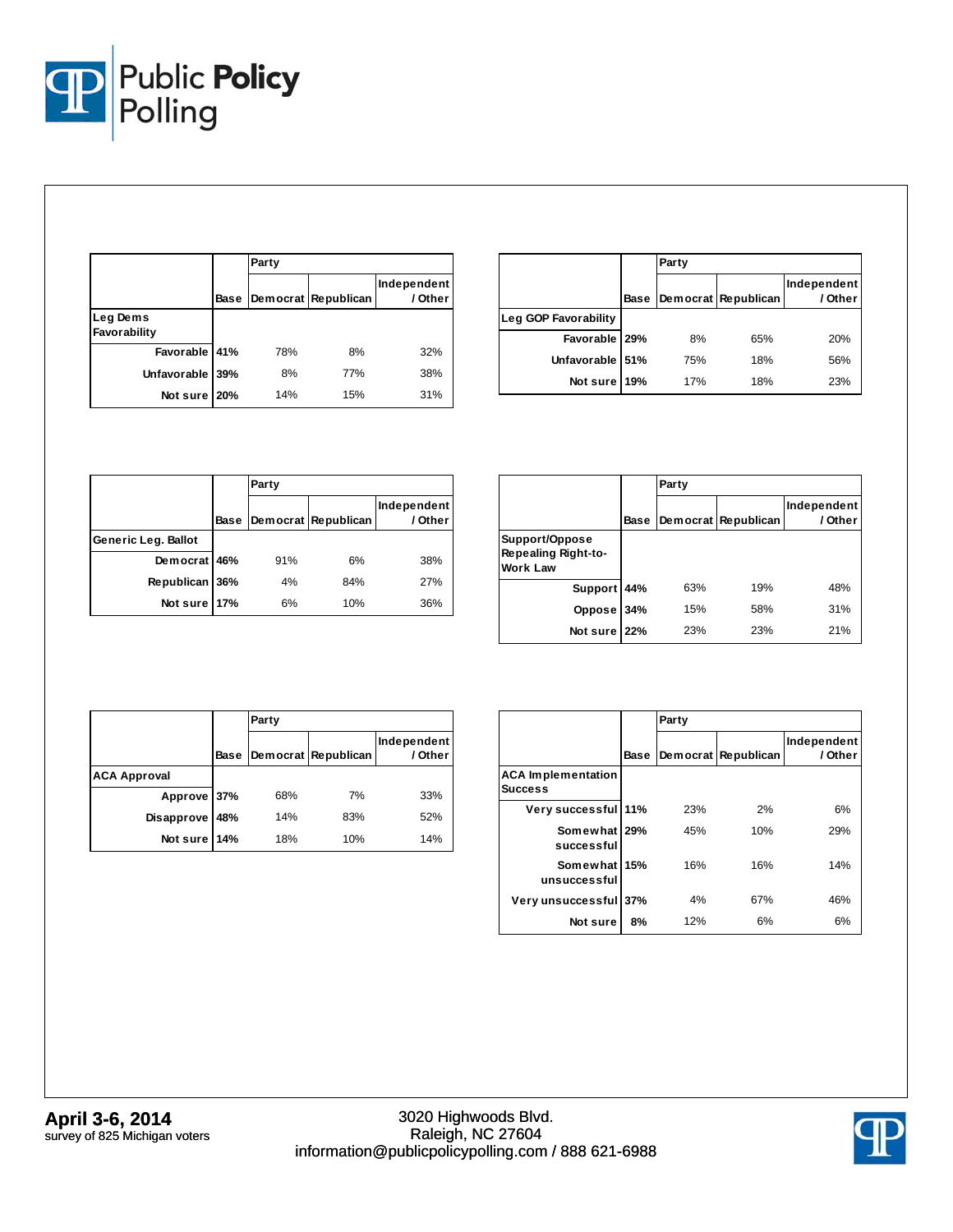

|                     |    | Race |                                       |     |
|---------------------|----|------|---------------------------------------|-----|
|                     |    |      | African-<br>Base White American Other |     |
| Obama Approval      |    |      |                                       |     |
| Approve 44% 36%     |    |      | 89%                                   | 50% |
| Disapprove $ 50\% $ |    | 57%  | 8%                                    | 41% |
| Not sure I          | 6% | 7%   | 3%                                    | 9%  |

|                        |     | Race |                                              |     |
|------------------------|-----|------|----------------------------------------------|-----|
|                        |     |      | African-<br><b>Base White American Other</b> |     |
| <b>Snyder Approval</b> |     |      |                                              |     |
| Approve 40%            |     | 44%  | 18%                                          | 34% |
| Disapprove             | 48% | 45%  | 63%                                          | 56% |
| Not sure 12%           |     | 11%  | 19%                                          | 10% |

|                             |             | Race |                                  |     |
|-----------------------------|-------------|------|----------------------------------|-----|
|                             | <b>Base</b> |      | African-<br>White American Other |     |
| <b>Schauer Favorability</b> |             |      |                                  |     |
| Favorable 22% 22%           |             |      | 21%                              | 35% |
| Unfavorable   23%           |             | 25%  | 17%                              | 20% |
| Not sure $ 54\% $           |             | -53% | 63%                              | 45% |

|                   |             | Race |                                        |     |
|-------------------|-------------|------|----------------------------------------|-----|
|                   | <b>Base</b> |      | White African-<br>White American Other |     |
| Snyder/Schauer    |             |      |                                        |     |
| Rick Snyder   43% |             | 48%  | 12%                                    | 47% |
| Mark Schauer 39%  |             | 36%  | 57%                                    | 40% |
| Not sure 18%      |             | 16%  | 31%                                    | 14% |

|                          |             | Race |                                  |      |
|--------------------------|-------------|------|----------------------------------|------|
|                          | <b>Base</b> |      | African-<br>White American Other |      |
| <b>Land Favorability</b> |             |      |                                  |      |
| Favorable 28% 30%        |             |      | 15% 21%                          |      |
| Unfavorable 31% 29%      |             |      | 36%                              | 42%  |
| Not sure   42% 41%       |             |      | 49%                              | -37% |

|                            |             | Race |                                  |     |
|----------------------------|-------------|------|----------------------------------|-----|
|                            | <b>Base</b> |      | African-<br>White American Other |     |
| <b>Peters Favorability</b> |             |      |                                  |     |
| Favorable 26% 22%          |             |      | 46%                              | 28% |
| Unfavorable 27%            |             | 30%  | 13%                              | 29% |
| Not sure 47%               |             | 48%  | 41%                              | 42% |

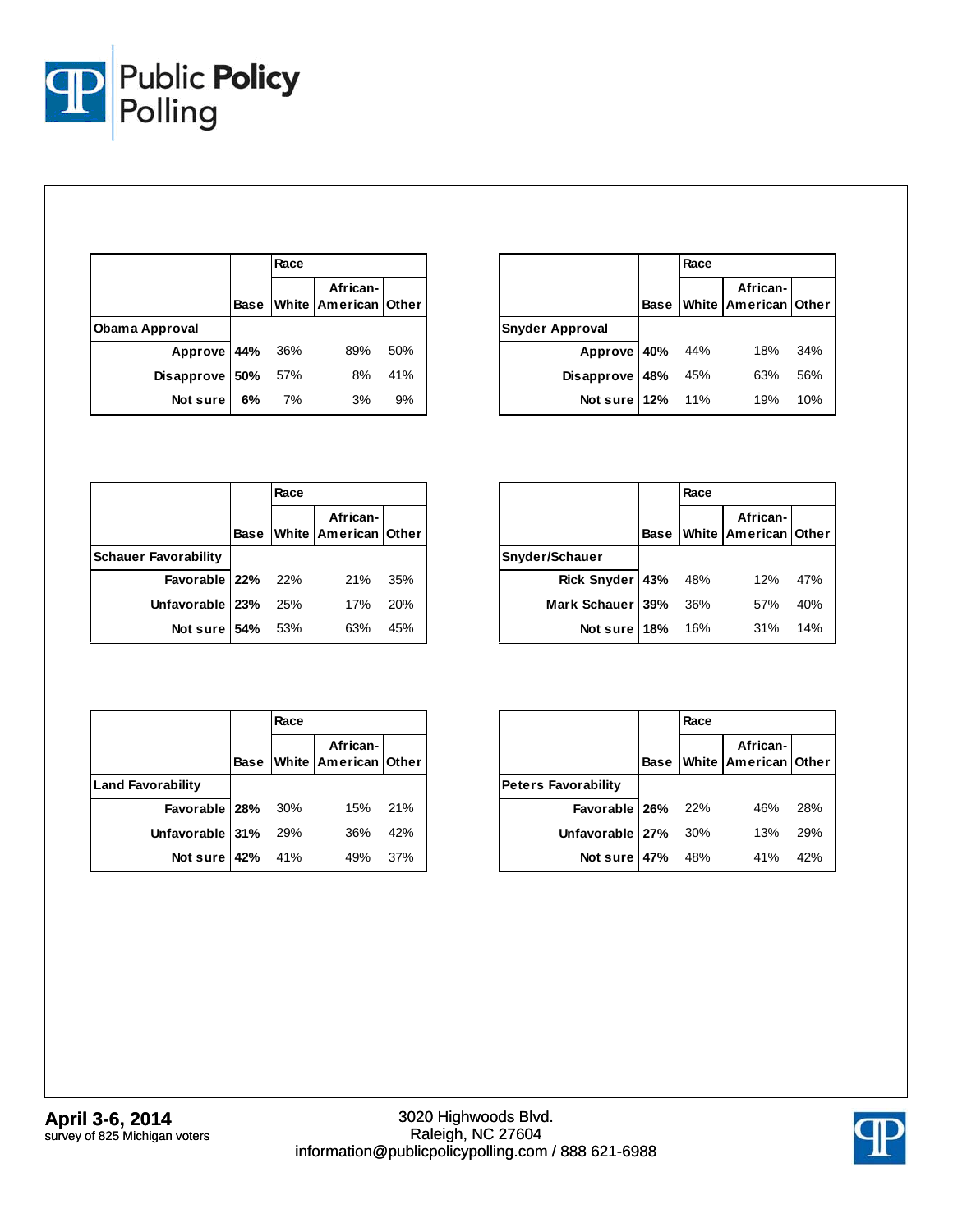

|                         | Race |                                              |     |
|-------------------------|------|----------------------------------------------|-----|
|                         |      | African-<br><b>Base White American Other</b> |     |
| <b>Land/Peters</b>      |      |                                              |     |
| Terri Lynn Land 36% 41% |      | 8%                                           | 33% |
| Gary Peters   41%       | 35%  | 69%                                          | 59% |
| Not sure $23%$          | 24%  | 23%                                          | 8%  |

|                              | Race  |                                       |     |
|------------------------------|-------|---------------------------------------|-----|
|                              |       | African-<br>Base White American Other |     |
| <b>Schuette Favorability</b> |       |                                       |     |
| Favorable 23% 25%            |       | 12%                                   | 19% |
| Unfavorable 23%              | 22%   | 21%                                   | 32% |
| Notsure 54%                  | - 53% | 67%                                   | 48% |

|                            |             | Race |                                  |     |
|----------------------------|-------------|------|----------------------------------|-----|
|                            | <b>Base</b> |      | African-<br>White American Other |     |
| <b>Totten Favorability</b> |             |      |                                  |     |
| <b>Favorable</b>           | 8%          | 8%   | 9%                               | 5%  |
| Unfavorable   12%          |             | 11%  | 15%                              | 17% |
| Not sure 80%               |             | 81%  | 75%                              | 77% |

|                        |             | Race |                                  |     |
|------------------------|-------------|------|----------------------------------|-----|
|                        | <b>Base</b> |      | African-<br>White American Other |     |
| <b>Schuette/Totten</b> |             |      |                                  |     |
| Bill Schuette 36% 40%  |             |      | 16%                              | 33% |
| Mark Totten 33%        |             | 28%  | 51%                              | 49% |
| Not sure 31% 31%       |             |      | 33%                              | 18% |

|                          |      | Race |                                  |     |
|--------------------------|------|------|----------------------------------|-----|
|                          | Base |      | African-<br>White American Other |     |
| Leg Dems<br>Favorability |      |      |                                  |     |
| Favorable 41%            |      | 35%  | 73%                              | 44% |
| Unfavorable 39%          |      | 44%  | 13%                              | 42% |
| Not sure 20%             |      | 21%  | 14%                              | 14% |

|                      |             | Race |                                  |     |
|----------------------|-------------|------|----------------------------------|-----|
|                      | <b>Base</b> |      | African-<br>White American Other |     |
| Leg GOP Favorability |             |      |                                  |     |
| Favorable 29%        |             | 32%  | 13%                              | 32% |
| Unfavorable 51%      |             | 48%  | 64%                              | 62% |
| Not sure 19% 20%     |             |      | 23%                              | 5%  |

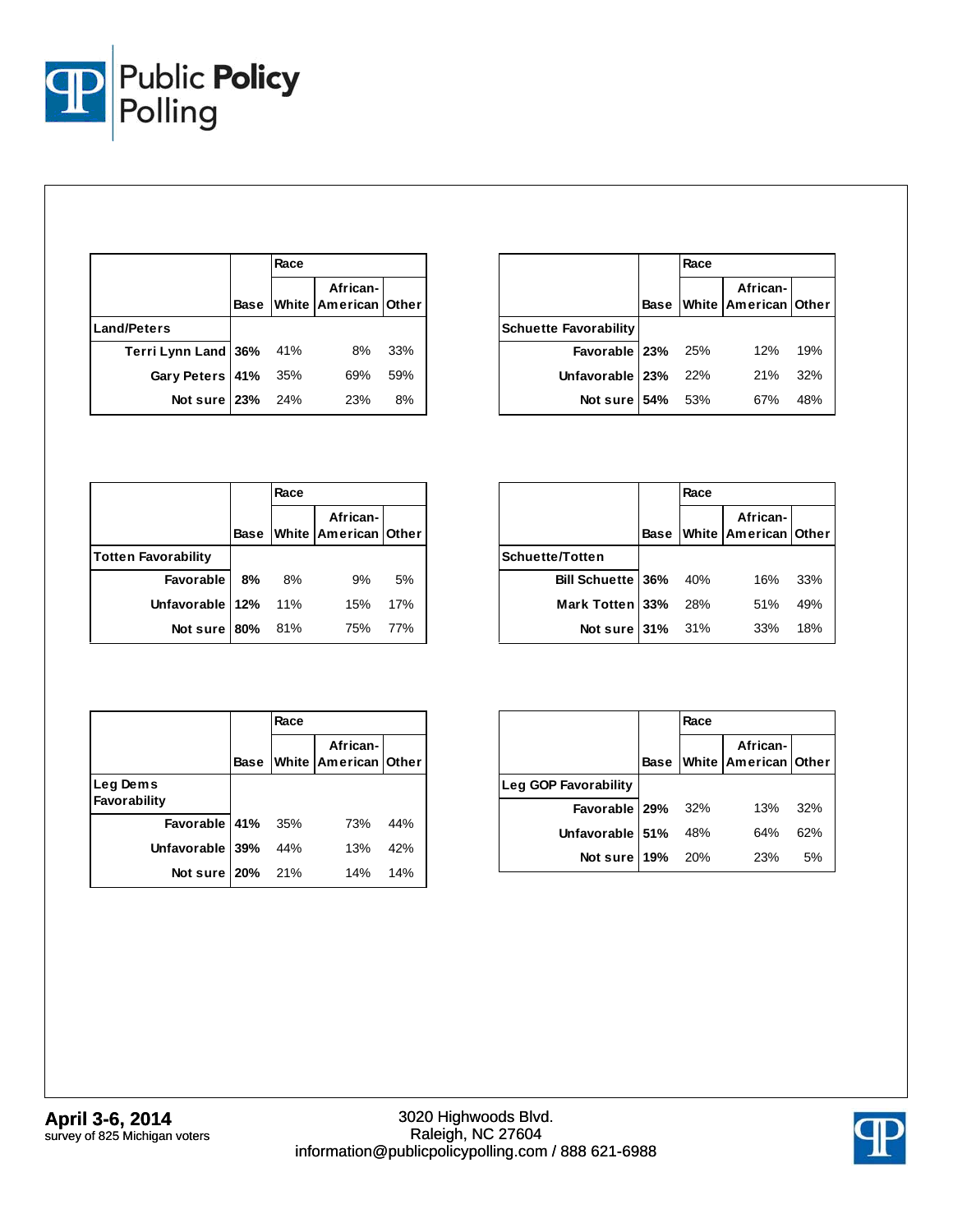

|                     | Race |                                             |     |
|---------------------|------|---------------------------------------------|-----|
|                     |      | African-<br>Base   White   American   Other |     |
| Generic Leg. Ballot |      |                                             |     |
| Democrat 46%        | 40%  | 79%                                         | 61% |
| Republican 36%      | 41%  | 10%                                         | 24% |
| Not sure 17%        | 19%  | 10%                                         | 16% |

|                                                          |      | Race |                                  |     |
|----------------------------------------------------------|------|------|----------------------------------|-----|
|                                                          | Base |      | African-<br>White American Other |     |
| Support/Oppose<br><b>Repealing Right-to-</b><br>Work Law |      |      |                                  |     |
| Support 44% 41%                                          |      |      | 62%                              | 46% |
| Oppose 34% 37%                                           |      |      | 13%                              | 45% |
| Not sure $22%$                                           |      | 22%  | 26%                              | 9%  |

|                     |      | Race |                                  |     |
|---------------------|------|------|----------------------------------|-----|
|                     | Base |      | African-<br>White American Other |     |
| <b>ACA Approval</b> |      |      |                                  |     |
| Approve 37% 33%     |      |      | 65%                              | 39% |
| Disapprove 48%      |      | 54%  | 14%                              | 47% |
| Not sure   14% 13%  |      |      | 21%                              | 13% |

|                                             |      | Race |                                      |     |  |  |
|---------------------------------------------|------|------|--------------------------------------|-----|--|--|
|                                             | Base |      | African-<br>White   American   Other |     |  |  |
| <b>ACA Implementation</b><br><b>Success</b> |      |      |                                      |     |  |  |
| Very successful 11%                         |      | 6%   | 39%                                  | 10% |  |  |
| Somewhat $29\%$ 27%<br>successful           |      |      | 37%                                  | 35% |  |  |
| <b>Somewhat 15%</b> 17%<br>unsuccessful     |      |      | 7%                                   | 16% |  |  |
| Very unsuccessful 37%                       |      | 44%  | 3%                                   | 34% |  |  |
| Notsure                                     | 8%   | 7%   | 15%                                  | 5%  |  |  |

|                         |             | Age                 |               |       |                     |
|-------------------------|-------------|---------------------|---------------|-------|---------------------|
|                         | <b>Base</b> | 18 to $\vert$<br>29 | $30$ to<br>45 | 46 to | Older<br>65 than 65 |
| Obama Approval          |             |                     |               |       |                     |
| Approve 44% 52% 35% 47% |             |                     |               |       | 45%                 |
| Disapprove $ 50\% $     |             | 38% 54% 49%         |               |       | 53%                 |
| Not sure                | 6%          | 10% 11%             |               | 4%    | 2%                  |

|                                |      | Age |  |                                             |
|--------------------------------|------|-----|--|---------------------------------------------|
|                                | Base |     |  | 18 to 30 to 46 to Older<br>29 45 65 than 65 |
| <b>Snyder Approval</b>         |      |     |  |                                             |
| Approve 40% 24% 34% 43%        |      |     |  | 47%                                         |
| Disapprove 48% 58% 45% 49%     |      |     |  | 43%                                         |
| <b>Not sure 12%</b> 18% 21% 8% |      |     |  | 10%                                         |

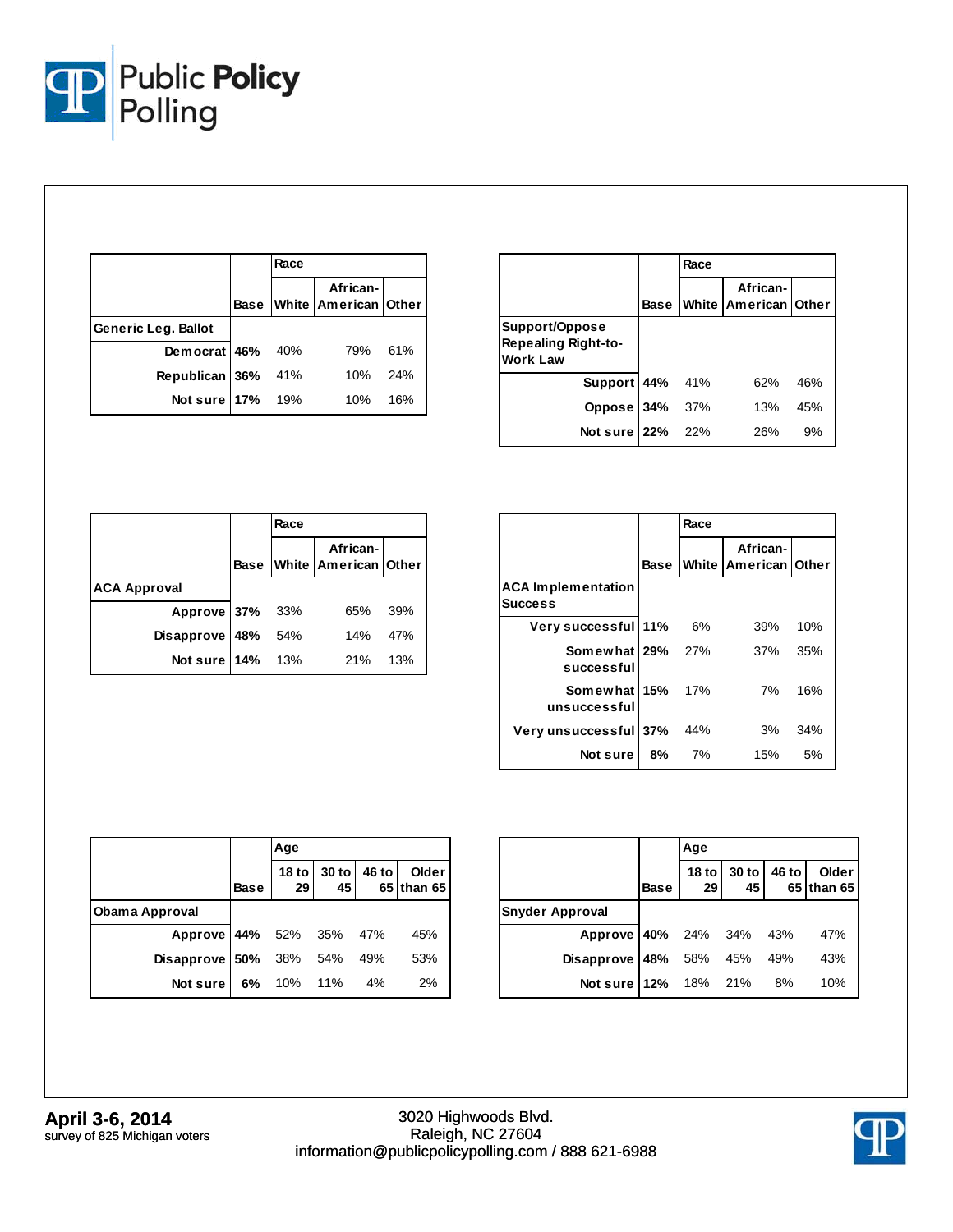

|                                  |             | Age                 |               |       |                     |  |
|----------------------------------|-------------|---------------------|---------------|-------|---------------------|--|
|                                  | <b>Base</b> | 18 to $\vert$<br>29 | $30$ to<br>45 | 46 to | Older<br>65 than 65 |  |
| <b>Schauer Favorability</b>      |             |                     |               |       |                     |  |
| <b>Favorable 22%</b> 16% 18% 25% |             |                     |               |       | 23%                 |  |
| Unfavorable $23\%$ 28% 20%       |             |                     |               | 20%   | 32%                 |  |
| Not sure   54% 56% 61% 54%       |             |                     |               |       | 45%                 |  |

|                             |      | Age                    |               |       |                            |
|-----------------------------|------|------------------------|---------------|-------|----------------------------|
|                             | Base | 18 <sub>to</sub><br>29 | $30$ to<br>45 | 46 to | <b>Older</b><br>65 than 65 |
| Snyder/Schauer              |      |                        |               |       |                            |
| Rick Snyder 43% 30% 39% 45% |      |                        |               |       | 50%                        |
| Mark Schauer 39%            |      |                        | 38% 44% 38%   |       | 37%                        |
| Not sure 18% 32% 17% 17%    |      |                        |               |       | 13%                        |

|                                      |      | Age |                                                 |  |                     |  |
|--------------------------------------|------|-----|-------------------------------------------------|--|---------------------|--|
|                                      | Base | 29  | 18 to $\vert$ 30 to $\vert$ 46 to $\vert$<br>45 |  | Older<br>65 than 65 |  |
| <b>Land Favorability</b>             |      |     |                                                 |  |                     |  |
| <b>Favorable 28%</b> 30% 29% 27% 27% |      |     |                                                 |  |                     |  |
| Unfavorable 31% 28% 20% 32%          |      |     |                                                 |  | 40%                 |  |
| Not sure 42% 42% 51% 41%             |      |     |                                                 |  | 34%                 |  |

|                                      |             | Age |                            |  |                     |  |
|--------------------------------------|-------------|-----|----------------------------|--|---------------------|--|
|                                      | <b>Base</b> |     | 18 to 30 to 46 to 29 45 65 |  | Older<br>65 than 65 |  |
| <b>Peters Favorability</b>           |             |     |                            |  |                     |  |
| <b>Favorable 26%</b> 22% 19% 30% 28% |             |     |                            |  |                     |  |
| Unfavorable 27% 22% 29% 27%          |             |     |                            |  | 30%                 |  |
| Not sure   47% 57% 52% 44%           |             |     |                            |  | 42%                 |  |

|                                 |             | Age |  |  |                                             |  |
|---------------------------------|-------------|-----|--|--|---------------------------------------------|--|
|                                 | <b>Base</b> |     |  |  | 18 to 30 to 46 to Older<br>29 45 65 than 65 |  |
| <b>Land/Peters</b>              |             |     |  |  |                                             |  |
| Terri Lynn Land 36% 16% 42% 36% |             |     |  |  | 38%                                         |  |
| Gary Peters 41% 46% 32% 44%     |             |     |  |  | 43%                                         |  |
| Not sure   23% 38% 25% 20% 19%  |             |     |  |  |                                             |  |

|                                      |             | Age |  |  |                                               |  |
|--------------------------------------|-------------|-----|--|--|-----------------------------------------------|--|
|                                      | <b>Base</b> |     |  |  | 18 to 30 to 46 to Older  <br>29 45 65 than 65 |  |
| <b>Schuette Favorability</b>         |             |     |  |  |                                               |  |
| <b>Favorable 23%</b> 18% 20% 24% 28% |             |     |  |  |                                               |  |
| Unfavorable 23% 30% 18% 24% 22%      |             |     |  |  |                                               |  |
| Not sure 54% 52% 62% 53% 51%         |             |     |  |  |                                               |  |

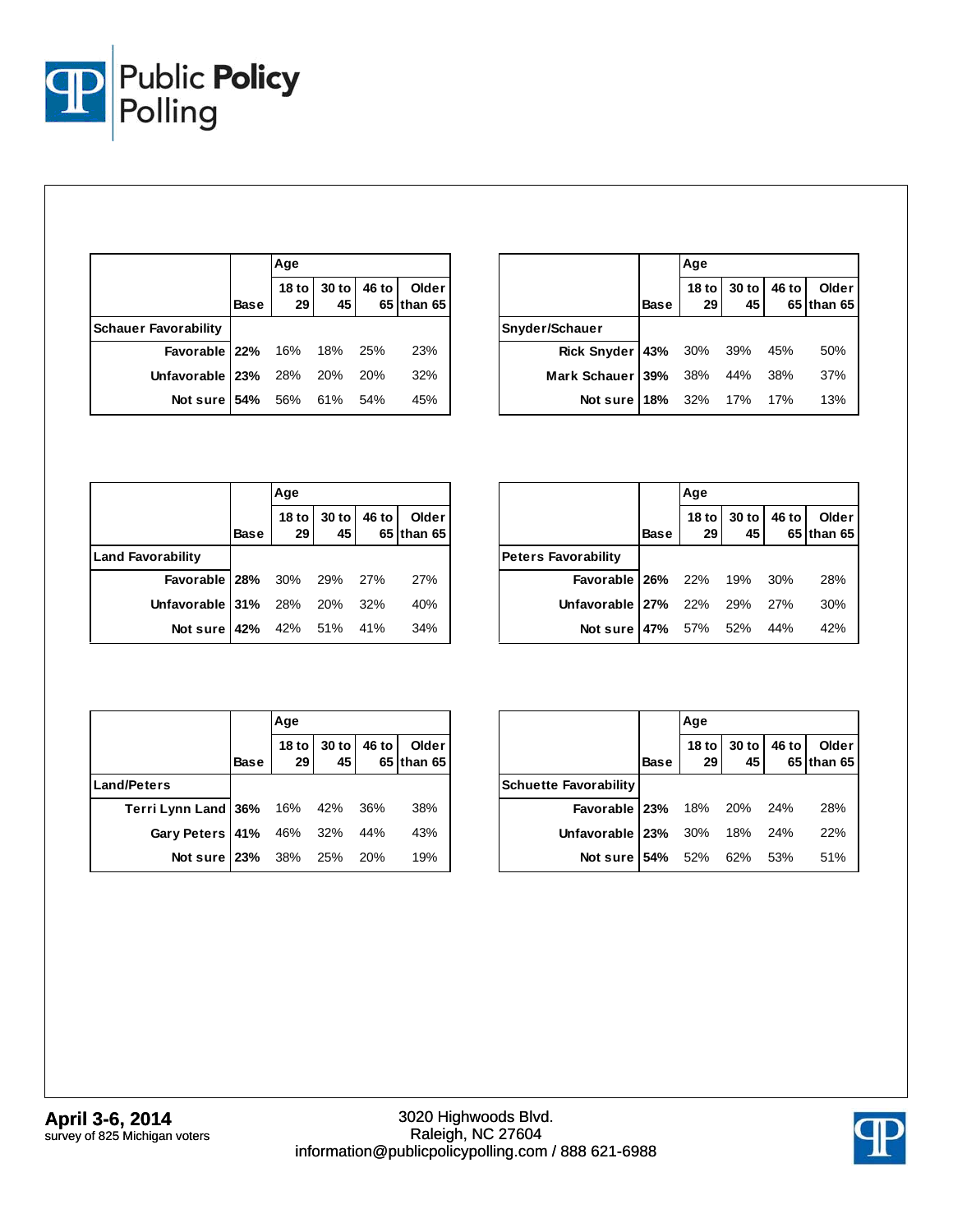

|                            |             | Age             |               |       |                     |  |
|----------------------------|-------------|-----------------|---------------|-------|---------------------|--|
|                            | <b>Base</b> | 18 to $ $<br>29 | $30$ to<br>45 | 46 to | Older<br>65 than 65 |  |
| <b>Totten Favorability</b> |             |                 |               |       |                     |  |
| <b>Favorable</b>           | 8% 16%      |                 | 8%            | 7%    | 7%                  |  |
| Unfavorable 12% 22%        |             |                 | 19%           | 8%    | 8%                  |  |
| Not sure 80%               |             | 62% 73%         |               | - 85% | 85%                 |  |

|                               |             | Age         |                   |       |                      |
|-------------------------------|-------------|-------------|-------------------|-------|----------------------|
|                               | <b>Base</b> | 29          | 18 to 30 to<br>45 | 46 to | Older<br>65 Ithan 65 |
| <b>Schuette/Totten</b>        |             |             |                   |       |                      |
| Bill Schuette 36% 20% 33% 38% |             |             |                   |       | 44%                  |
| Mark Totten 33%               |             | 44% 29% 32% |                   |       | 32%                  |
| Not sure 31% 36% 38%          |             |             |                   | 29%   | 24%                  |

|                                  |             | Age                    |                 |       |                     |  |
|----------------------------------|-------------|------------------------|-----------------|-------|---------------------|--|
|                                  | <b>Base</b> | 18 <sub>to</sub><br>29 | $30$ to<br>45 I | 46 to | Older<br>65 than 65 |  |
| Leg Dems<br>Favorability         |             |                        |                 |       |                     |  |
| <b>Favorable 41%</b> 50% 38% 42% |             |                        |                 |       | 36%                 |  |
| Unfavorable $39\%$ 32% 43%       |             |                        |                 | 38%   | 42%                 |  |
| Not sure 20% 18% 19% 20%         |             |                        |                 |       | 22%                 |  |

|                                  |             | Aqe |                   |       |                     |
|----------------------------------|-------------|-----|-------------------|-------|---------------------|
|                                  | <b>Base</b> | 29  | 18 to 30 to<br>45 | 46 to | Older<br>65 than 65 |
| Leg GOP Favorability             |             |     |                   |       |                     |
| <b>Favorable 29%</b> 24% 30% 28% |             |     |                   |       | 34%                 |
| Unfavorable 51% 54% 51% 52%      |             |     |                   |       | 48%                 |
| <b>Not sure 19%</b> 22% 19% 20%  |             |     |                   |       | 18%                 |

|                                 |      | Age |                                                                           |  |                           |  |
|---------------------------------|------|-----|---------------------------------------------------------------------------|--|---------------------------|--|
|                                 | Base |     | $\begin{array}{c c} 18 \text{ to} & 30 \text{ to} \\ 29 & 45 \end{array}$ |  | 46 to Older<br>65 than 65 |  |
| Generic Leg. Ballot             |      |     |                                                                           |  |                           |  |
| <b>Democrat</b> 46% 48% 48% 48% |      |     |                                                                           |  | 41%                       |  |
| Republican 36% 28% 37% 34%      |      |     |                                                                           |  | 45%                       |  |
| Not sure 17% 24% 15% 18%        |      |     |                                                                           |  | 15%                       |  |

|                                                                 |             | Age           |             |       |                            |
|-----------------------------------------------------------------|-------------|---------------|-------------|-------|----------------------------|
|                                                                 | <b>Base</b> | $18$ to<br>29 | 30 to<br>45 | 46 to | <b>Older</b><br>65 than 65 |
| Support/Oppose<br><b>Repealing Right-to-</b><br><b>Work Law</b> |             |               |             |       |                            |
| <b>Support 44%</b> 46% 45%                                      |             |               |             | 45%   | 40%                        |
| <b>Oppose 34%</b> 20% 30% 37%                                   |             |               |             |       | 37%                        |
| Not sure 22%                                                    |             | 34% 25%       |             | 18%   | 23%                        |

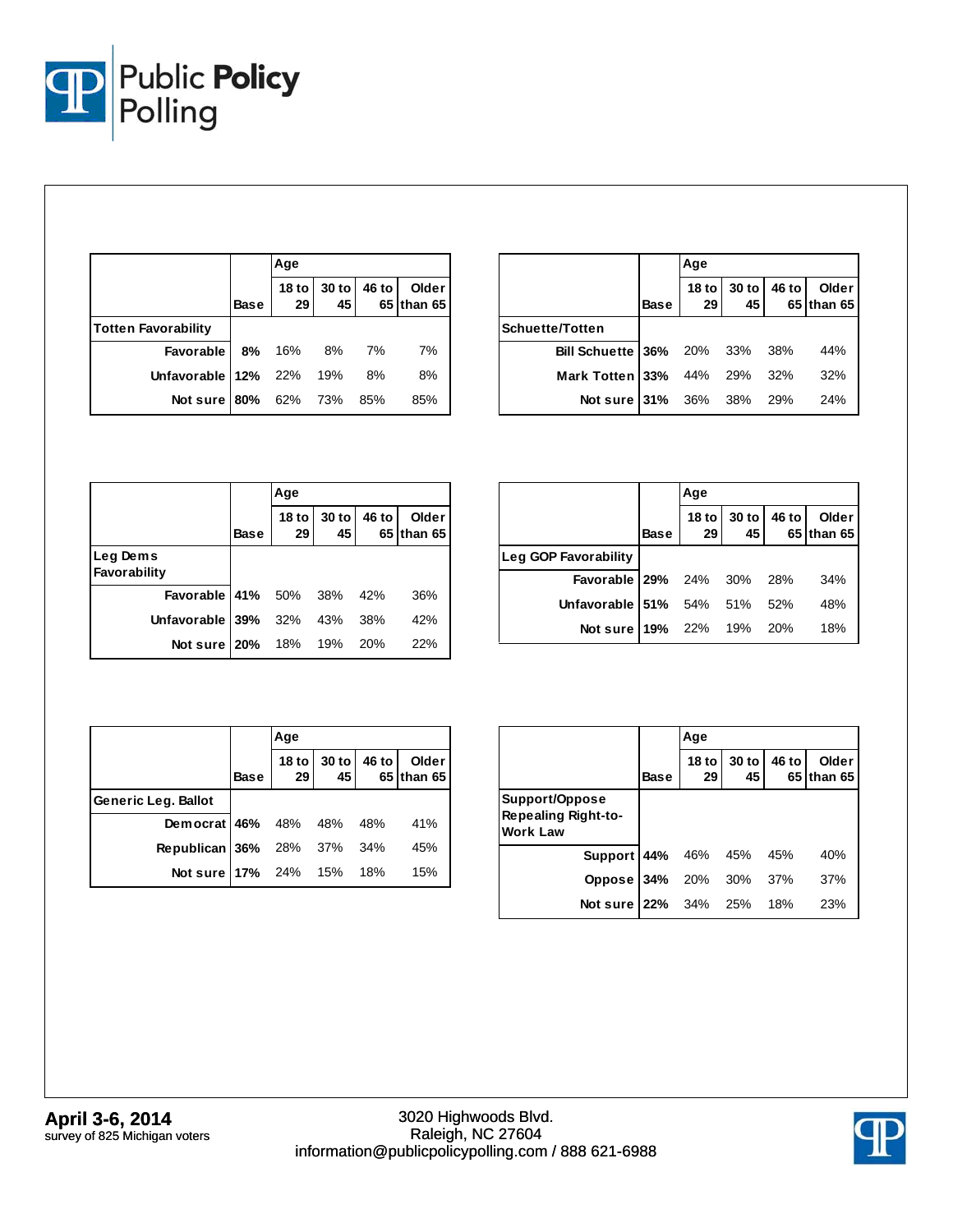

|                            |             | Age                                                  |              |              |                     |
|----------------------------|-------------|------------------------------------------------------|--------------|--------------|---------------------|
|                            | <b>Base</b> | $\begin{array}{c c} 18 \text{ to} \\ 29 \end{array}$ | $30$ to $45$ | <b>46 to</b> | Older<br>65 than 65 |
| <b>ACA Approval</b>        |             |                                                      |              |              |                     |
| Approve 37% 46% 30% 41%    |             |                                                      |              |              | 36%                 |
| Disapprove 48% 48% 56% 46% |             |                                                      |              |              | 44%                 |
| Not sure 14% 6% 14% 13%    |             |                                                      |              |              | 20%                 |

|                                           |      | Age    |                     |       |                      |
|-------------------------------------------|------|--------|---------------------|-------|----------------------|
|                                           | Base | 29     | 18 to 30 to<br>45 I | 46 to | Older<br>65 Ithan 65 |
| <b>ACA Implementation</b><br>Success      |      |        |                     |       |                      |
| Very successful 11% 22% 5%                |      |        |                     | 10%   | 12%                  |
| <b>Somewhat 29%</b> 26% 27%<br>successful |      |        |                     | 32%   | 26%                  |
| Somewhat 15% 16%<br>unsuccessful          |      |        | 12%                 | 15%   | 21%                  |
| Very unsuccessful 37% 24% 46%             |      |        |                     | 37%   | 34%                  |
| Notsure l                                 |      | 8% 12% | 10%                 | 6%    | 6%                   |

|                       |     | Mode |                            |  |
|-----------------------|-----|------|----------------------------|--|
|                       |     |      | <b>Base Phone Internet</b> |  |
| <b>Obama Approval</b> |     |      |                            |  |
| Approve 44%           |     | 45%  | 41%                        |  |
| Disapprove            | 50% | 51%  | 45%                        |  |
| Not sure              | 6%  | 4%   | 13%                        |  |

|                        | Mode |                            |  |
|------------------------|------|----------------------------|--|
|                        |      | <b>Base Phone Internet</b> |  |
| <b>Snyder Approval</b> |      |                            |  |
| Approve 40%            | 45%  | 19%                        |  |
| Disapprove 48%         | 47%  | 50%                        |  |
| Not sure 12%           | 8%   | 31%                        |  |

|                             | <b>Mode</b> |                     |  |
|-----------------------------|-------------|---------------------|--|
|                             |             | Base Phone Internet |  |
| <b>Schauer Favorability</b> |             |                     |  |
| Favorable 22%               | 23%         | 19%                 |  |
| Unfavorable   23%           | 26%         | 15%                 |  |
| Not sure 54%                | 51%         | 67%                 |  |

|                  | Mode |     |                            |
|------------------|------|-----|----------------------------|
|                  |      |     | <b>Base Phone Internet</b> |
| Snyder/Schauer   |      |     |                            |
| Rick Snyder 43%  |      | 47% | 28%                        |
| Mark Schauer 39% |      | 40% | 35%                        |
| Not sure 18%     |      | 13% | 37%                        |

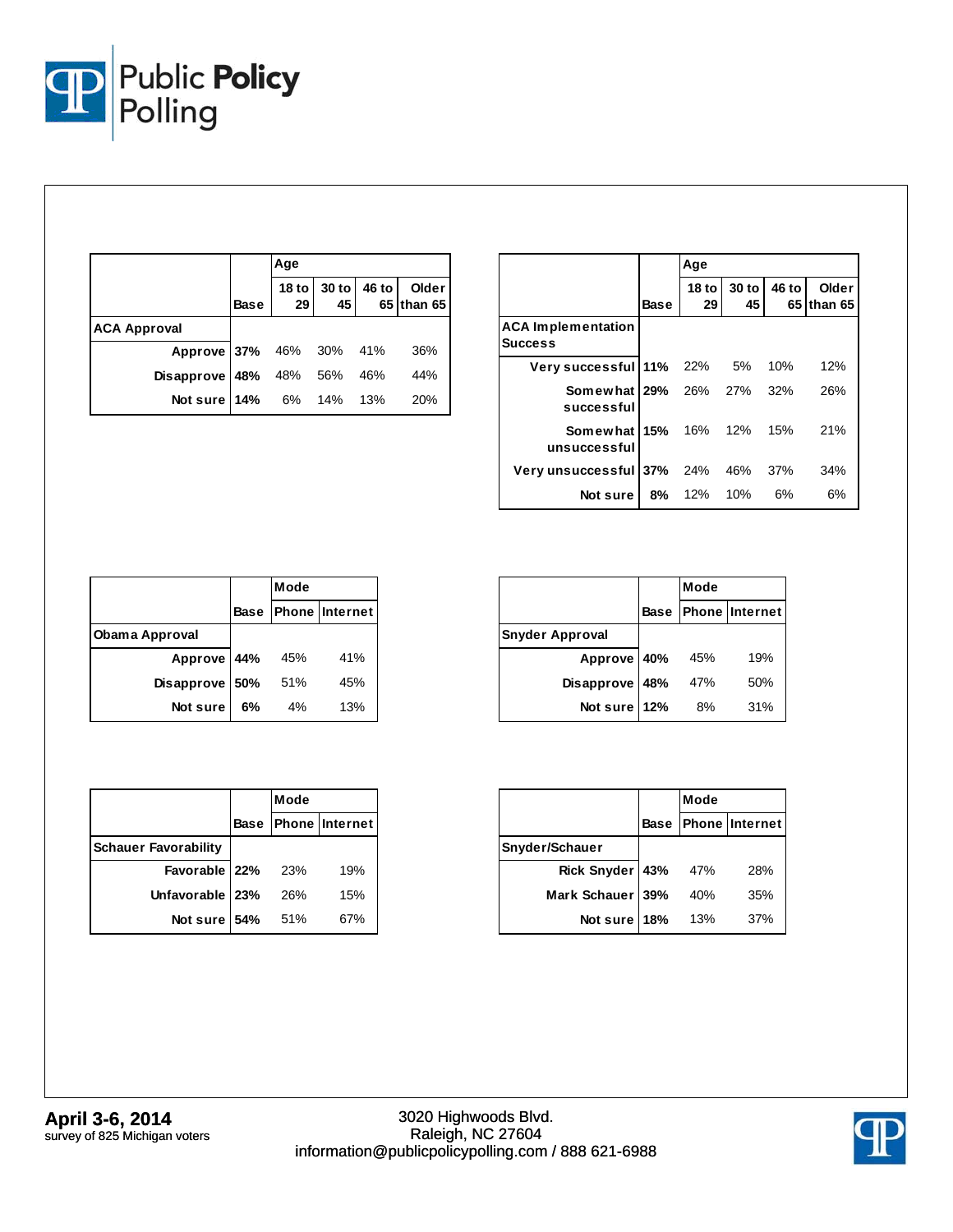

|                          | Mode |                            |
|--------------------------|------|----------------------------|
|                          |      | <b>Base Phone Internet</b> |
| <b>Land Favorability</b> |      |                            |
| Favorable   28%          | 29%  | 20%                        |
| Unfavorable 31%          | 32%  | 24%                        |
| Not sure 42%             | 38%  | 57%                        |

|                            | Mode |                            |
|----------------------------|------|----------------------------|
|                            |      | <b>Base Phone Internet</b> |
| <b>Peters Favorability</b> |      |                            |
| Favorable 26%              | 26%  | 25%                        |
| Unfavorable 27%            | 29%  | 19%                        |
| Not sure 47%               | 44%  | .56%                       |

|                     | Mode |                            |  |
|---------------------|------|----------------------------|--|
|                     |      | <b>Base Phone Internet</b> |  |
| <b>Land/Peters</b>  |      |                            |  |
| Terri Lynn Land 36% | 38%  | 26%                        |  |
| Gary Peters 41%     | 43%  | 33%                        |  |
| Not sure 23%        | 18%  | 41%                        |  |

|                              | Mode |                            |
|------------------------------|------|----------------------------|
|                              |      | <b>Base Phone Internet</b> |
| <b>Schuette Favorability</b> |      |                            |
| Favorable 23% 24%            |      | 20%                        |
| Unfavorable 23%              | 23%  | 19%                        |
| Not sure 54%                 | 53%  | 61%                        |

|                            |    | Mode |                            |
|----------------------------|----|------|----------------------------|
|                            |    |      | <b>Base Phone Internet</b> |
| <b>Totten Favorability</b> |    |      |                            |
| Favorable                  | 8% | 7%   | 11%                        |
| Unfavorable 12%            |    | 11%  | 17%                        |
| Not sure 80%               |    | 82%  | 71%                        |

|                          |      | Mode |                       |  |
|--------------------------|------|------|-----------------------|--|
|                          | Base |      | <b>Phone Internet</b> |  |
| Leg Dems<br>Favorability |      |      |                       |  |
| Favorable 41%            |      | 39%  | 48%                   |  |
| <b>Unfavorable</b>       | 39%  | 42%  | 28%                   |  |
| Not sure 20%             |      | 19%  | 24%                   |  |

|                        | Mode |                            |
|------------------------|------|----------------------------|
|                        |      | <b>Base Phone Internet</b> |
| <b>Schuette/Totten</b> |      |                            |
| Bill Schuette 36%      | 39%  | 25%                        |
| Mark Totten 33%        | 34%  | 28%                        |
| Not sure 31%           | 27%  | 47%                        |

|                      | Mode |                            |
|----------------------|------|----------------------------|
|                      |      | <b>Base Phone Internet</b> |
| Leg GOP Favorability |      |                            |
| Favorable   29% 30%  |      | <b>29%</b>                 |
| Unfavorable 51%      | 52%  | 47%                        |
| Not sure 19%         | 18%  | 24%                        |